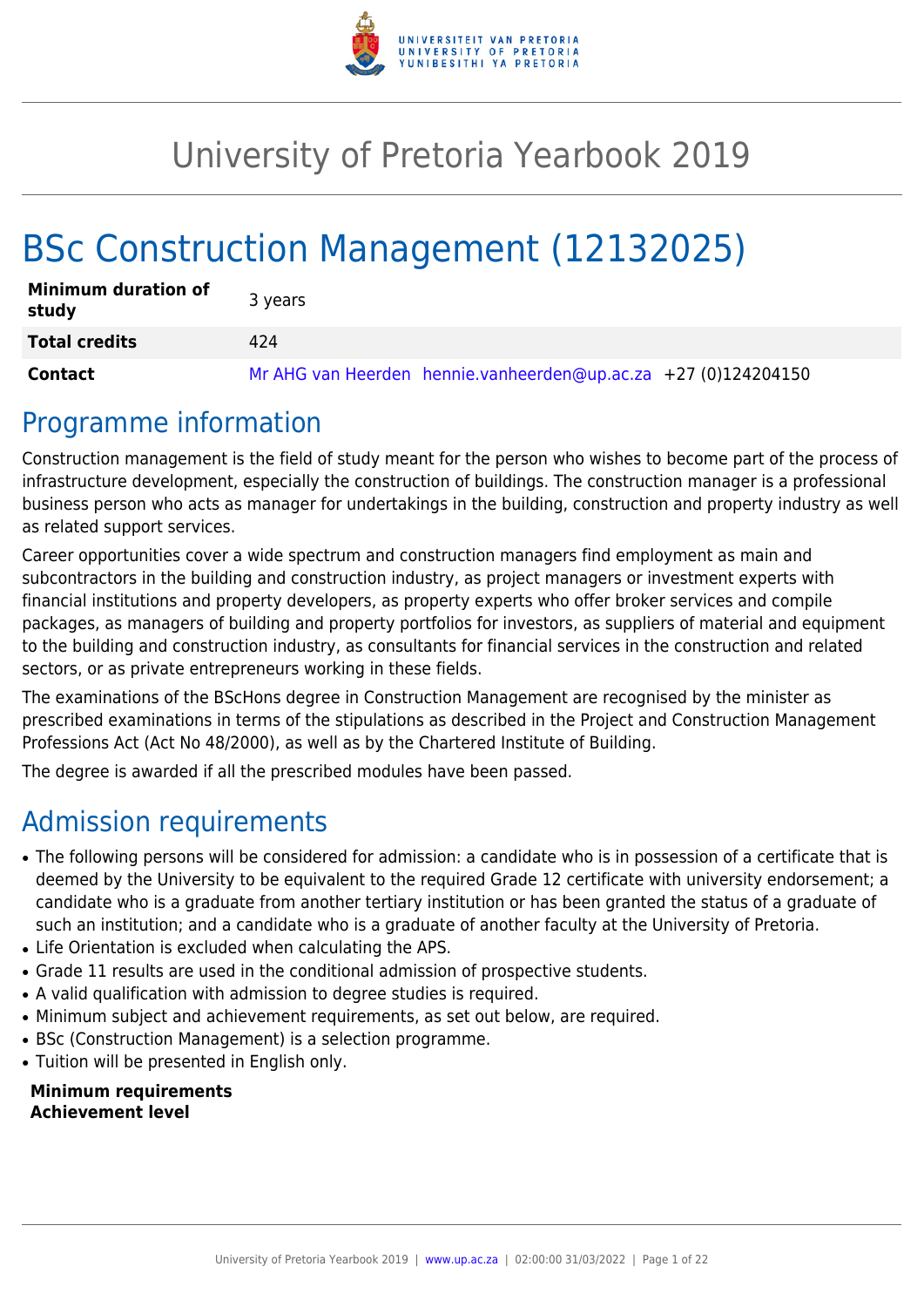

| <b>English Home</b><br>Language or<br><b>English First</b><br><b>Additional</b><br>Language |          | <b>Mathematics</b> |          | <b>Physical Science or Accounting</b> |          | <b>APS</b> |
|---------------------------------------------------------------------------------------------|----------|--------------------|----------|---------------------------------------|----------|------------|
| NSC/IEB                                                                                     | AS Level | NSC/IEB            | AS Level | NSC/IEB                               | AS Level |            |
| 5                                                                                           |          | ц.                 |          | 4                                     | D        | 30         |

\* Cambridge A level candidates who obtained at least a D in the required subjects, will be considered for admission. International Baccalaureate (IB) HL candidates who obtained at least a 4 in the required subjects, will be considered for admission.

## Promotion to next study year

#### **Promotion to the second semester of the first year and to the second year of study**

- a. A newly registered first-year student who failed all the prescribed modules for the programme at the end of the first semester shall not be readmitted to the School for the Built Environment in the second semester.
- b. A student who complies with all the requirements of the first year of study, or has at least obtained 110 credits, is promoted to the second year of study.
- c. A student who has not obtained at least 70% of the credits of the first year of study after the November examinations must reapply for admission should he/she intend to continue with his/her studies. Written application must be submitted to the student administration of the School for the Built Environment no later than 12 January. Late applications will be accepted only in exceptional circumstances after approval by the Dean and conditions of readmission as determined by the admissions committee shall apply should first-year students be readmitted.
- d. Students who have not passed all the prescribed modules of the first year of study, as well as students who are readmitted in terms of (c) must register for the outstanding modules of the first year.
- e. A student who is repeating his/her first year, may, on recommendation of the relevant head of department and with the approval of the Dean, be permitted to enrol for modules of the second year of study in addition to the first-year modules which he or she failed, providing that he or she complies with the prerequisites for the second-year modules and that no timetable clashes occur. The number of credits per semester for which a student registers may not exceed the prescribed number of credits per semester by more than 16 credits.

#### **Promotion to the third year of study**

- a. A student who complies with all the requirements of the second year of study, or has at least obtained 230 credits, is promoted to the third year of study.
- b. The Dean may, on the recommendation of the relevant head of department, allow a student, who qualifies for promotion to a subsequent year of study, but who has not passed all the modules of that year, to carry over those modules to the next or a later year.
- c. The number of credits per semester for which a student registers may not exceed the prescribed number of credits per semester by more than 16 credits.
- d. A student who complies with all the requirements for the degree with the exception of one year module or two semester modules, in which a final mark of at least 40% has been obtained, may be admitted to a special examination in the module(s) concerned, at the start of the ensuing semester.
- e. On the recommendation of the relevant head of department, the Dean may in exceptional circumstances deviate from the abovementioned stipulations, provided that no timetable clashes occur.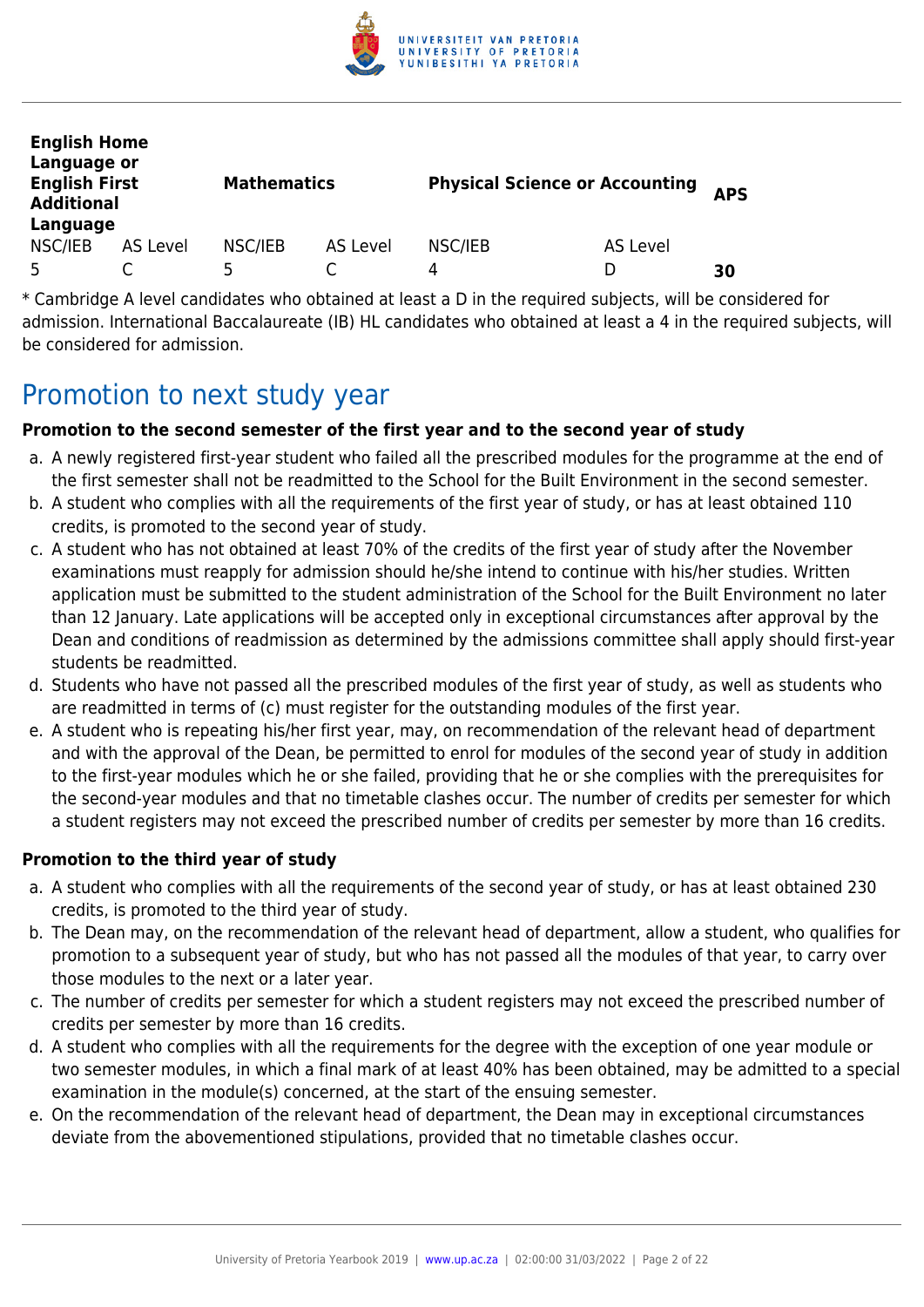

## Pass with distinction

The degree is conferred with distinction on a student:

- i. if no module of the second and third study year was repeated and a weighted average of at least 75% was obtained in one year in all the modules (excluding JCP 201), of the final study year;
- ii. the degree programme was completed within the prescribed three study years, and the final study year modules were passed on first registration without any supplementary or special examinations.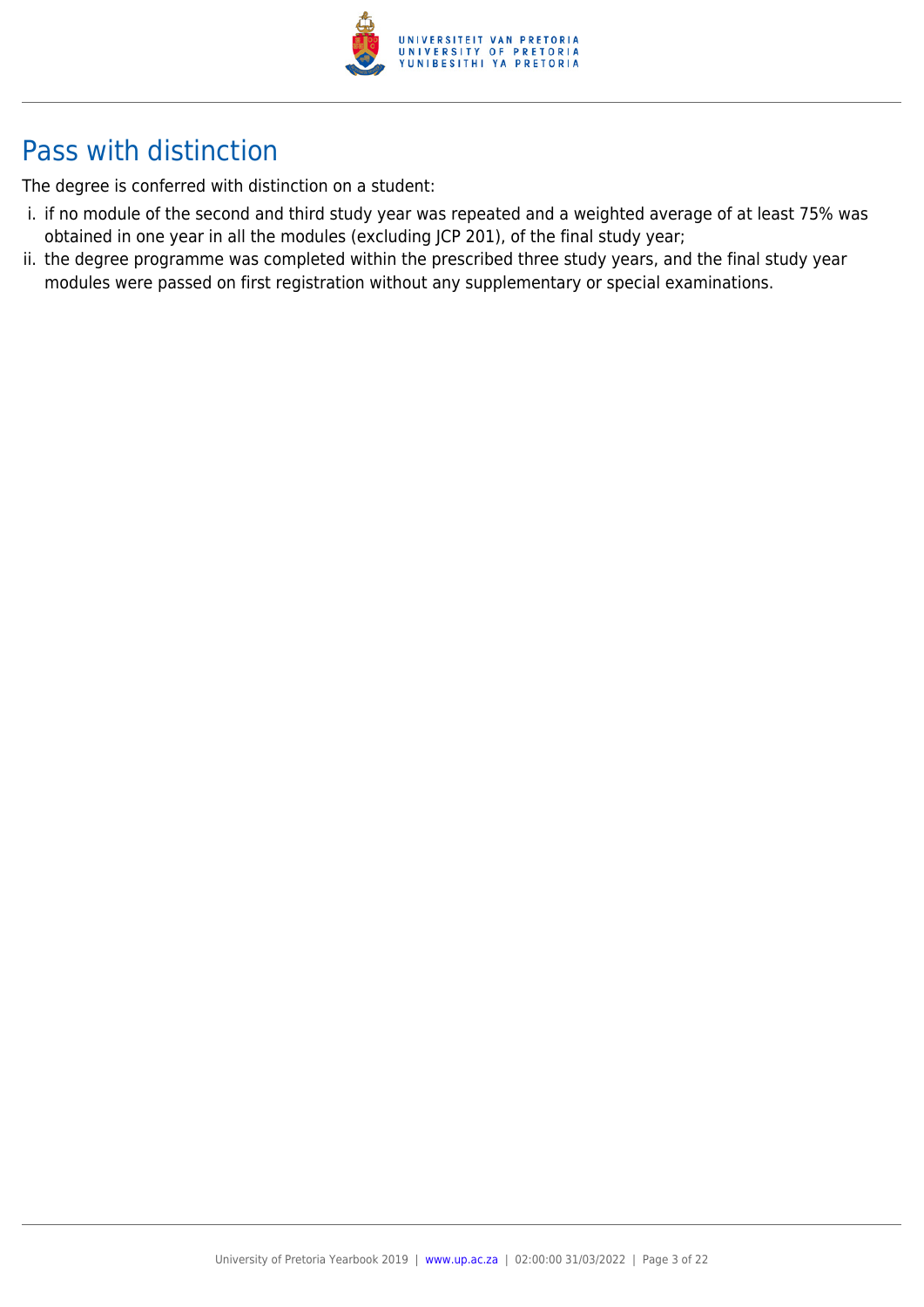

## Curriculum: Year 1

**Minimum credits: 141**

## **Fundamental modules**

#### **Academic information management 101 (AIM 101)**

| <b>Module credits</b>         | 6.00                                                                                                                                                                                                                                                                                                                                                                  |
|-------------------------------|-----------------------------------------------------------------------------------------------------------------------------------------------------------------------------------------------------------------------------------------------------------------------------------------------------------------------------------------------------------------------|
| Service modules               | Faculty of Engineering, Built Environment and Information Technology<br><b>Faculty of Education</b><br>Faculty of Economic and Management Sciences<br><b>Faculty of Humanities</b><br>Faculty of Law<br><b>Faculty of Health Sciences</b><br>Faculty of Natural and Agricultural Sciences<br>Faculty of Theology and Religion<br><b>Faculty of Veterinary Science</b> |
| <b>Prerequisites</b>          | No prerequisites.                                                                                                                                                                                                                                                                                                                                                     |
| <b>Contact time</b>           | 2 lectures per week                                                                                                                                                                                                                                                                                                                                                   |
| Language of tuition           | Module is presented in English                                                                                                                                                                                                                                                                                                                                        |
| <b>Department</b>             | <b>Information Science</b>                                                                                                                                                                                                                                                                                                                                            |
| <b>Period of presentation</b> | Semester 1                                                                                                                                                                                                                                                                                                                                                            |

#### **Module content**

Find, evaluate, process, manage and present information resources for academic purposes using appropriate technology. Apply effective search strategies in different technological environments. Demonstrate the ethical and fair use of information resources. Integrate 21st-century communications into the management of academic information.

#### **Academic information management 111 (AIM 111)**

| <b>Module credits</b>      | 4.00                                                                                                                                                                                                                                                                                                                                 |
|----------------------------|--------------------------------------------------------------------------------------------------------------------------------------------------------------------------------------------------------------------------------------------------------------------------------------------------------------------------------------|
| Service modules            | Faculty of Engineering, Built Environment and Information Technology<br><b>Faculty of Education</b><br><b>Faculty of Economic and Management Sciences</b><br><b>Faculty of Humanities</b><br>Faculty of Law<br><b>Faculty of Health Sciences</b><br>Faculty of Natural and Agricultural Sciences<br>Faculty of Theology and Religion |
| <b>Prerequisites</b>       | No prerequisites.                                                                                                                                                                                                                                                                                                                    |
| <b>Contact time</b>        | 2 lectures per week                                                                                                                                                                                                                                                                                                                  |
| <b>Language of tuition</b> | Module is presented in English                                                                                                                                                                                                                                                                                                       |
| <b>Department</b>          | <b>Information Science</b>                                                                                                                                                                                                                                                                                                           |
|                            |                                                                                                                                                                                                                                                                                                                                      |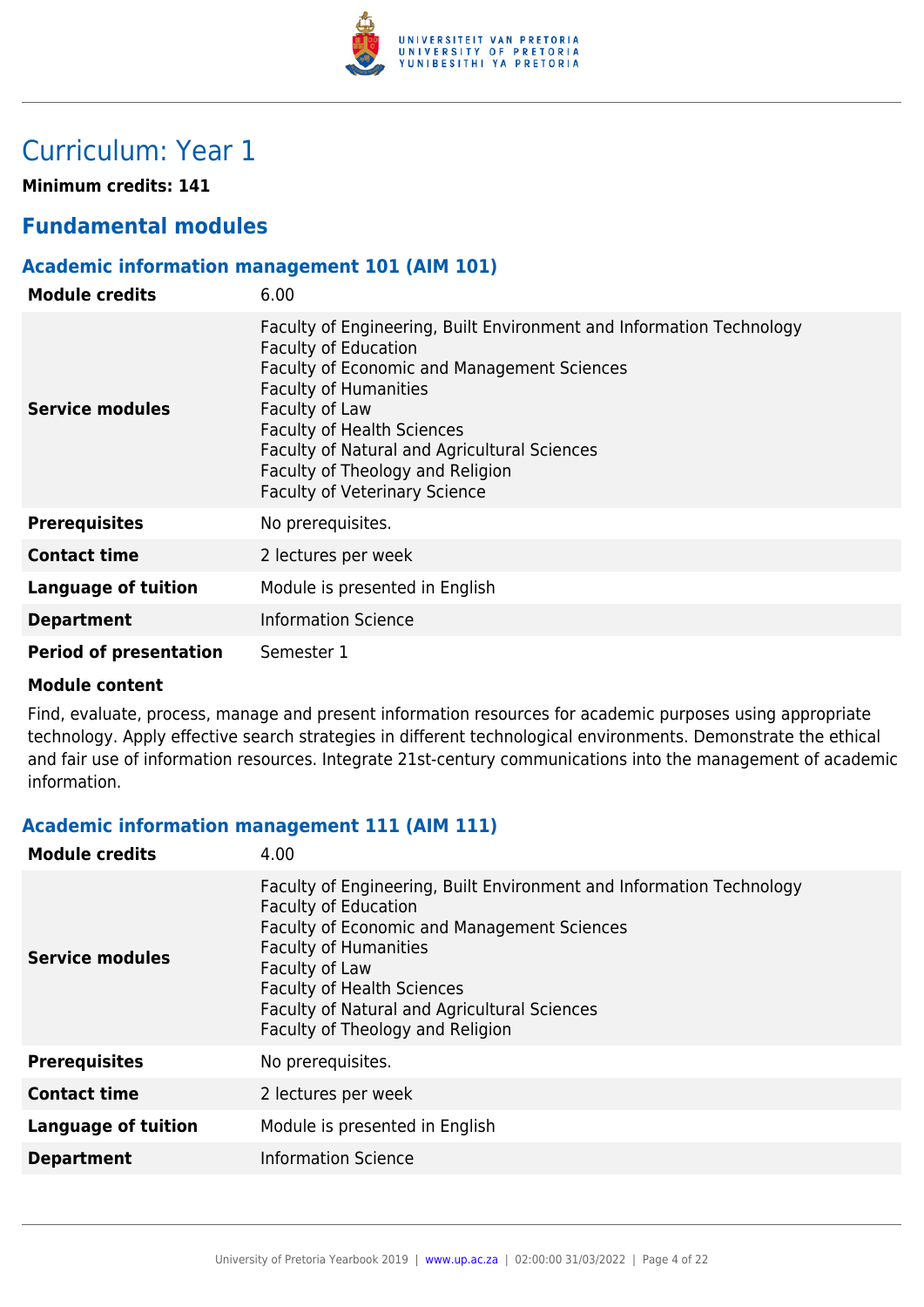

#### **Module content**

Find, evaluate, process, manage and present information resources for academic purposes using appropriate technology.

#### **Academic information management 121 (AIM 121)**

| <b>Module credits</b>         | 4.00                                                                                                                                                                                                                                                                                                                                                                                |
|-------------------------------|-------------------------------------------------------------------------------------------------------------------------------------------------------------------------------------------------------------------------------------------------------------------------------------------------------------------------------------------------------------------------------------|
| Service modules               | Faculty of Engineering, Built Environment and Information Technology<br><b>Faculty of Education</b><br><b>Faculty of Economic and Management Sciences</b><br><b>Faculty of Humanities</b><br>Faculty of Law<br><b>Faculty of Health Sciences</b><br><b>Faculty of Natural and Agricultural Sciences</b><br>Faculty of Theology and Religion<br><b>Faculty of Veterinary Science</b> |
| <b>Prerequisites</b>          | No prerequisites.                                                                                                                                                                                                                                                                                                                                                                   |
| <b>Contact time</b>           | 2 lectures per week                                                                                                                                                                                                                                                                                                                                                                 |
| <b>Language of tuition</b>    | Module is presented in English                                                                                                                                                                                                                                                                                                                                                      |
| <b>Department</b>             | <b>Informatics</b>                                                                                                                                                                                                                                                                                                                                                                  |
| <b>Period of presentation</b> | Semester 2                                                                                                                                                                                                                                                                                                                                                                          |

#### **Module content**

Apply effective search strategies in different technological environments. Demonstrate the ethical and fair use of information resources. Integrate 21st-century communications into the management of academic information.

#### **Academic literacy for Construction Economics 122 (ALL 122)**

| <b>Module credits</b>         | 6.00                                                                 |
|-------------------------------|----------------------------------------------------------------------|
| <b>Service modules</b>        | Faculty of Engineering, Built Environment and Information Technology |
| <b>Prerequisites</b>          | No prerequisites.                                                    |
| <b>Contact time</b>           | 2 lectures per week, 1 web-based period per week                     |
| <b>Language of tuition</b>    | Module is presented in English                                       |
| <b>Department</b>             | Unit for Academic Literacy                                           |
| <b>Period of presentation</b> | Semester 1                                                           |

#### **Module content**

By the end of this module students should be able to cope more confidently and competently with the reading, writing and critical thinking demands that are characteristic of the field of Construction Economics.

#### **Academic orientation 112 (UPO 112)**

| <b>Module credits</b> | 0.00 |
|-----------------------|------|
|                       |      |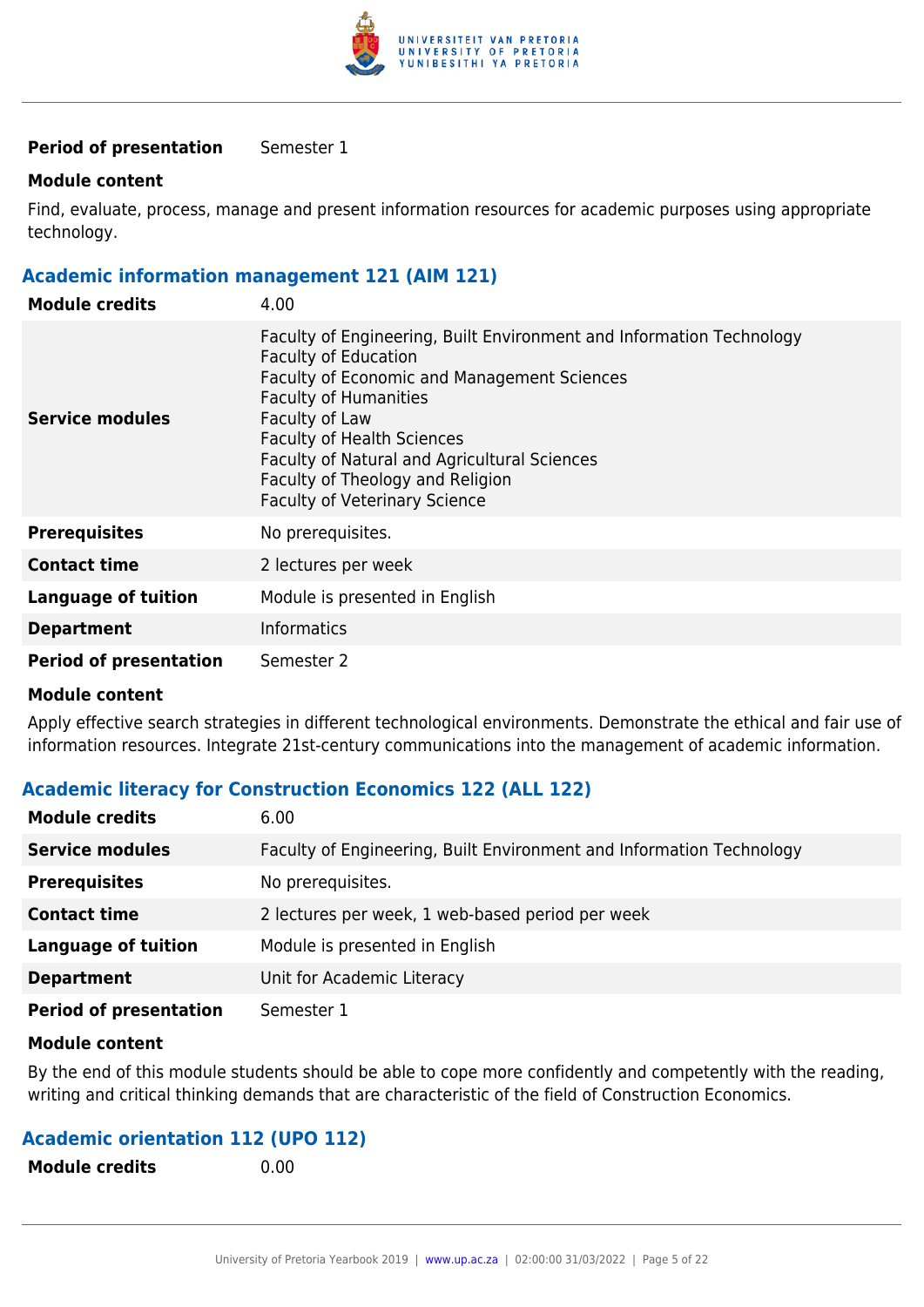

| Language of tuition           | Module is presented in English |
|-------------------------------|--------------------------------|
| <b>Department</b>             | <b>EBIT Deans Office</b>       |
| <b>Period of presentation</b> | Year                           |

### **Core modules**

### **Building organisation 121 (BGG 121)**

| <b>Module credits</b>         | 3.00                           |
|-------------------------------|--------------------------------|
| <b>Prerequisites</b>          | No prerequisites.              |
| <b>Contact time</b>           | 1 lecture per week             |
| <b>Language of tuition</b>    | Module is presented in English |
| <b>Department</b>             | <b>Construction Economics</b>  |
| <b>Period of presentation</b> | Semester 1                     |
|                               |                                |

#### **Module content**

The structure of the building industry and the role of building disciplines and related parties.

#### **Building drawings 111 (BOU 111)**

| <b>Module credits</b>         | 6.00                                     |
|-------------------------------|------------------------------------------|
| <b>Prerequisites</b>          | No prerequisites.                        |
| <b>Contact time</b>           | 1 lecture per week, 1 practical per week |
| <b>Language of tuition</b>    | Module is presented in English           |
| <b>Department</b>             | <b>Construction Economics</b>            |
| <b>Period of presentation</b> | Semester 1                               |

#### **Module content**

Students are introduced to design aspects in the built environment by doing basic technical drawings of simple building structures with appropriate detail sketches. Assignments during the semester expose the students to building plan interpretation through the following topics: foundations; super-structure; roof structure; window and door types; plan and sectional drawings and local authority submission criteria.

#### **Building drawings 121 (BOU 121)**

| No prerequisites.<br><b>Prerequisites</b>                       |
|-----------------------------------------------------------------|
|                                                                 |
| 1 practical per week, 1 lecture per week<br><b>Contact time</b> |
| Module is presented in English<br><b>Language of tuition</b>    |
| <b>Construction Economics</b><br><b>Department</b>              |
| <b>Period of presentation</b><br>Semester 2                     |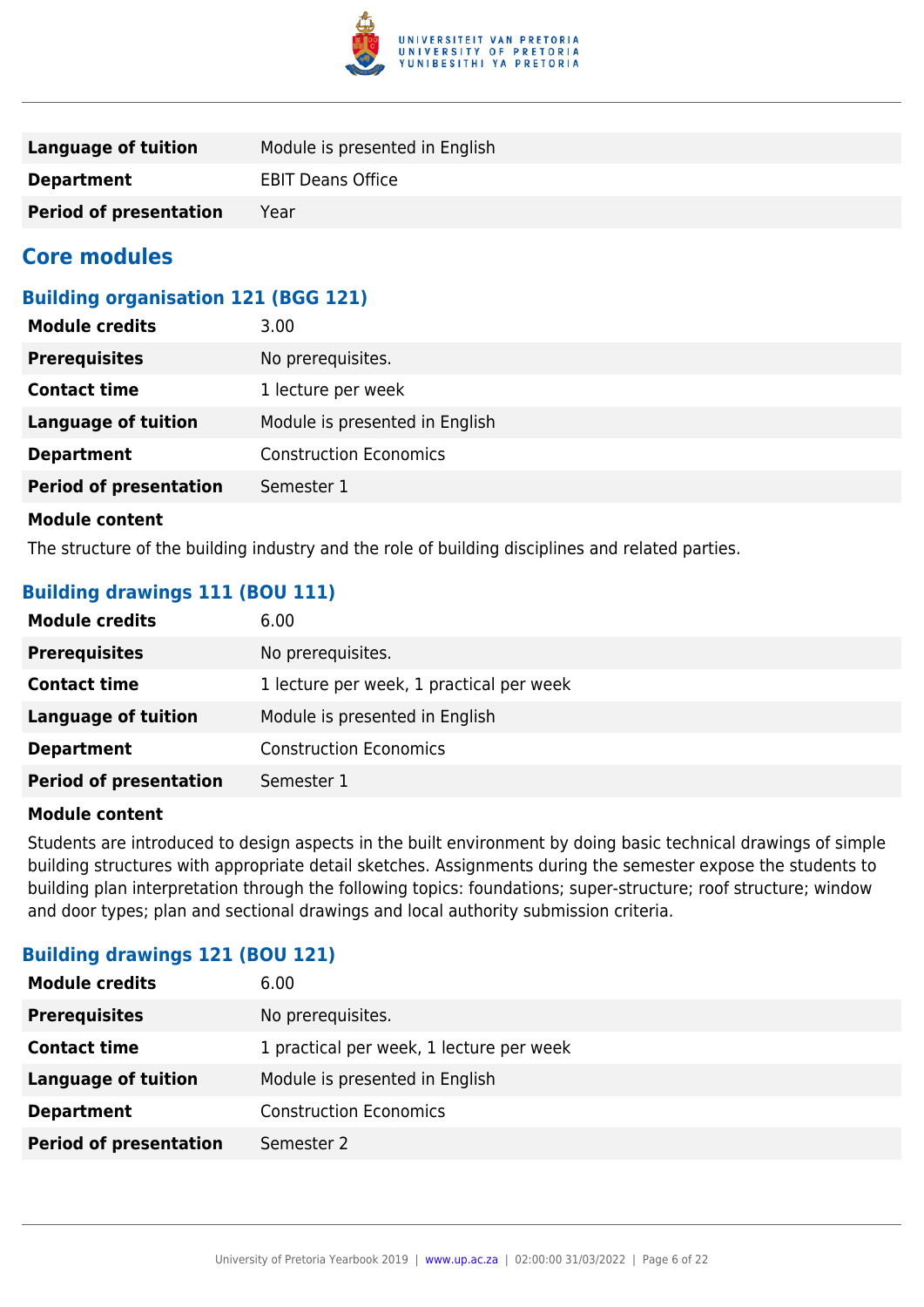

Broadens the vocabulary of the technical language from BOU 111. Students are introduced to other aspects of the building industry that include the following topics: topography; symbols; ergonomic design principles; orientation of buildings; perspective drawings; waterproofing and dampcourse applications.

### **Building science 110 (BWT 110)**

| <b>Module credits</b>         | 9.00                           |
|-------------------------------|--------------------------------|
| <b>Prerequisites</b>          | No prerequisites.              |
| <b>Contact time</b>           | 3 lectures per week            |
| <b>Language of tuition</b>    | Module is presented in English |
| <b>Department</b>             | <b>Construction Economics</b>  |
| <b>Period of presentation</b> | Semester 1                     |
|                               |                                |

#### **Module content**

Principles, methods and materials used in best practice in the construction of simple single-storey buildings up to wall plate height.

#### **Building science 120 (BWT 120)**

| <b>Module credits</b>         | 9.00                           |
|-------------------------------|--------------------------------|
| <b>Prerequisites</b>          | <b>BWT 110 GS</b>              |
| <b>Contact time</b>           | 3 lectures per week            |
| Language of tuition           | Module is presented in English |
| <b>Department</b>             | <b>Construction Economics</b>  |
| <b>Period of presentation</b> | Semester 2                     |

#### **Module content**

Principles, methods and materials used in best practice in the construction of simple single-storey buildings from wall plate height to completion including finishes and external work. Introduction to alternative practices and materials for sustainability.

#### **Economics 110 (EKN 110)**

| <b>Module credits</b>      | 10.00                                                                                                                                                                               |
|----------------------------|-------------------------------------------------------------------------------------------------------------------------------------------------------------------------------------|
| <b>Service modules</b>     | Faculty of Engineering, Built Environment and Information Technology<br><b>Faculty of Education</b><br><b>Faculty of Humanities</b><br>Faculty of Natural and Agricultural Sciences |
| <b>Prerequisites</b>       | No prerequisites.                                                                                                                                                                   |
| <b>Contact time</b>        | 1 discussion class per week, 2 lectures per week                                                                                                                                    |
| <b>Language of tuition</b> | Module is presented in English                                                                                                                                                      |
| <b>Department</b>          | Economics                                                                                                                                                                           |
|                            |                                                                                                                                                                                     |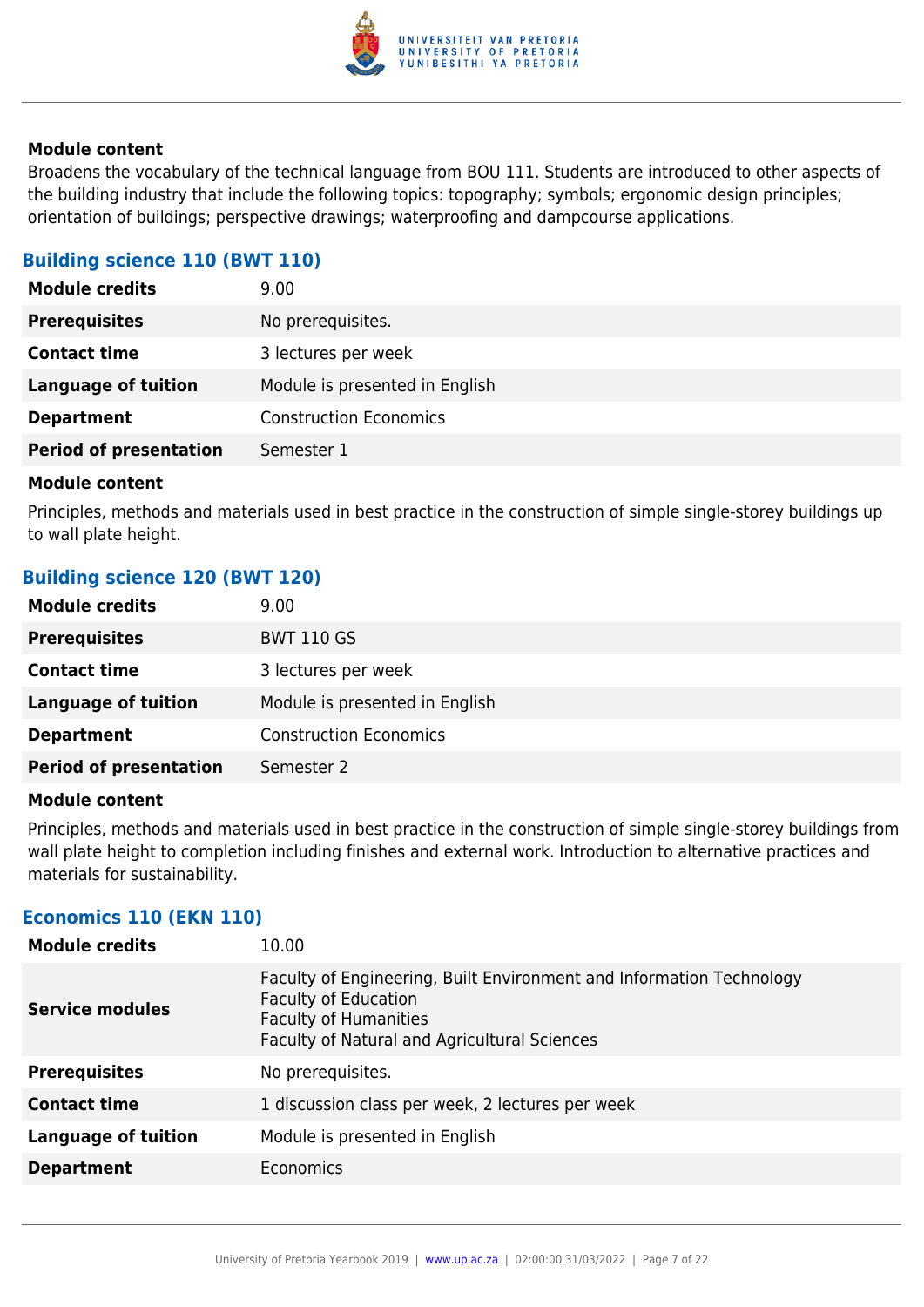

#### **Module content**

This module deals with the core principles of economics. A distinction between macroeconomics and microeconomics is made. A discussion of the market system and circular flow of goods, services and money is followed by a section dealing with microeconomic principles, including demand and supply analysis, consumer behaviour and utility maximisation, production and the costs thereof, and the different market models and firm behaviour. Labour market institutions and issues, wage determination, as well as income inequality and poverty are also addressed. A section of money, banking, interest rates and monetary policy concludes the course.

#### **Economics 120 (EKN 120)**

| <b>Module credits</b>         | 10.00                                                                                                                                                                               |
|-------------------------------|-------------------------------------------------------------------------------------------------------------------------------------------------------------------------------------|
| <b>Service modules</b>        | Faculty of Engineering, Built Environment and Information Technology<br><b>Faculty of Education</b><br><b>Faculty of Humanities</b><br>Faculty of Natural and Agricultural Sciences |
| <b>Prerequisites</b>          | EKN 110 GS or EKN 113 GS and at least 4 (50-59%) in Mathematics in the Grade<br>12 examination or 60% in STK 113 and concurrently registered for STK 123                            |
| <b>Contact time</b>           | 1 discussion class per week, 2 lectures per week                                                                                                                                    |
| <b>Language of tuition</b>    | Module is presented in English                                                                                                                                                      |
| <b>Department</b>             | Economics                                                                                                                                                                           |
| <b>Period of presentation</b> | Semester 2                                                                                                                                                                          |

#### **Module content**

This module deals with the core principles of economics, especially macroeconomic measurement the private and public sectors of the South African economy receive attention, while basic macroeconomic relationships and the measurement of domestic output and national income are discussed. Aggregate demand and supply analysis stands core to this course which is also used to introduce students to the analysis of economic growth, unemployment and inflation. The microeconomics of government is addressed in a separate section, followed by a section on international economics, focusing on international trade, exchange rates and the balance of payments. The economics of developing countries and South Africa in the global economy conclude the course.

#### **Building services 112 (GBD 112)**

| <b>Module credits</b>         | 6.00                           |
|-------------------------------|--------------------------------|
| <b>Prerequisites</b>          | No prerequisites.              |
| <b>Contact time</b>           | 2 lectures per week            |
| <b>Language of tuition</b>    | Module is presented in English |
| <b>Department</b>             | <b>Construction Economics</b>  |
| <b>Period of presentation</b> | Semester 1                     |

#### **Module content**

Sanitary services; soil and waste drainage for simple, multi-storey and multi-purpose buildings; local sewage bylaws; construction of all types of sewage and sanitary fittings.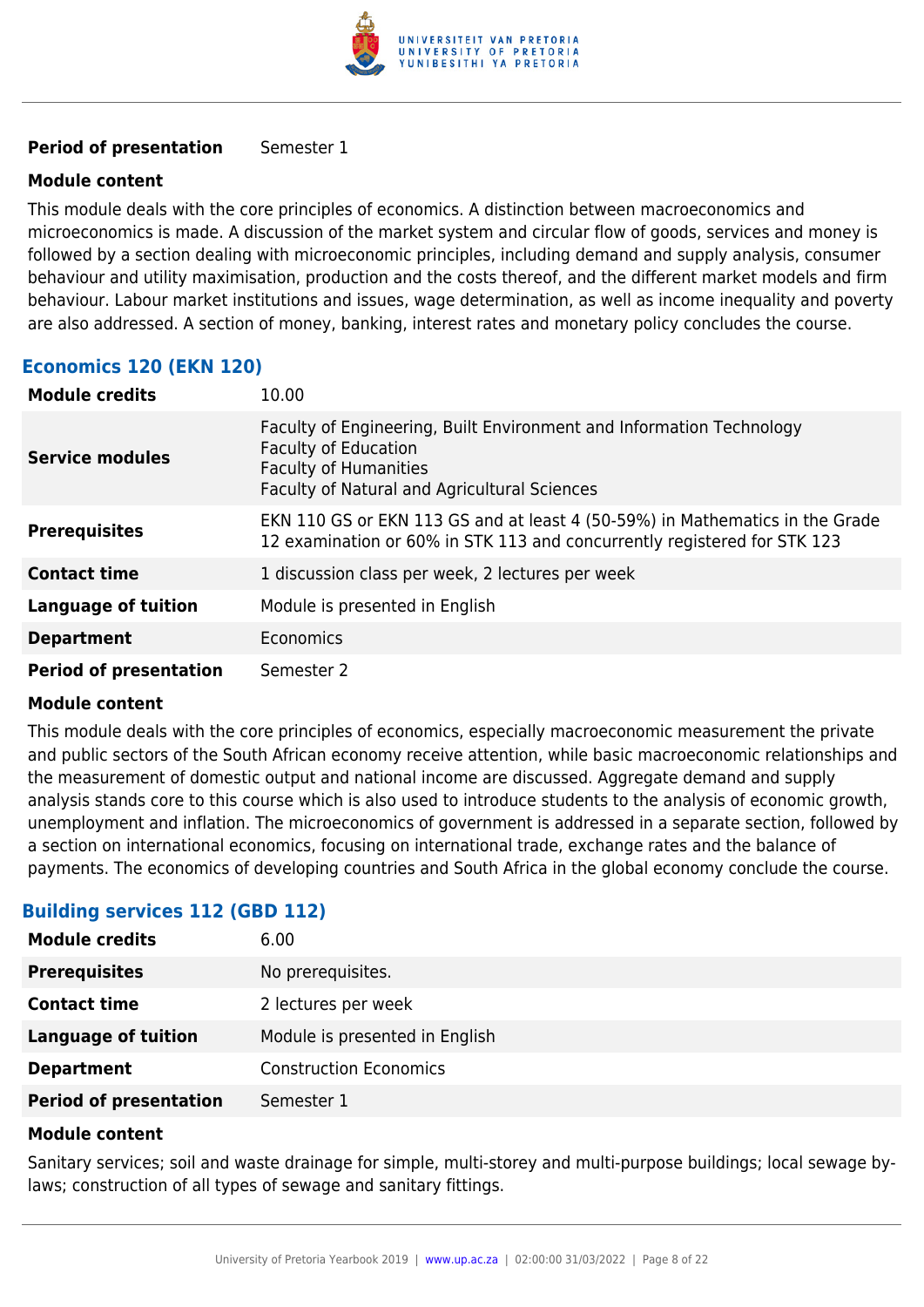

#### **Building services 122 (GBD 122)**

| 6.00                           |
|--------------------------------|
| No prerequisites.              |
| 2 lectures per week            |
| Module is presented in English |
| <b>Construction Economics</b>  |
| Semester 2                     |
|                                |

#### **Module content**

Sanitary services; hot and cold-water supply to simple and multi-storey buildings; local by-laws; water reticulation to town development; different hot-water systems; water purification systems; water and energy saving.

#### **Quantities 101 (HVH 101)**

| <b>Module credits</b>         | 24.00                                     |
|-------------------------------|-------------------------------------------|
| <b>Prerequisites</b>          | No prerequisites.                         |
| <b>Contact time</b>           | 3 lectures per week, 1 practical per week |
| <b>Language of tuition</b>    | Module is presented in English            |
| <b>Department</b>             | <b>Construction Economics</b>             |
| <b>Period of presentation</b> | Year                                      |

#### **Module content**

Introduction to quantity surveying, mensuration; interpretation of drawings, methodology of measuring, working up processes, general instructions, measuring of simple building elements.

#### **History of the environment 122 (OMG 122)**

| <b>Module credits</b>         | 6.00                           |
|-------------------------------|--------------------------------|
| <b>Prerequisites</b>          | No prerequisites.              |
| <b>Contact time</b>           | 2 lectures per week            |
| <b>Language of tuition</b>    | Module is presented in English |
| <b>Department</b>             | Architecture                   |
| <b>Period of presentation</b> | Semester 2                     |

#### **Module content**

Introduction to the vocabulary of the built environment as developed over the history of human settlement. Concise history of the development of the built environment from early settlement to modern cities. The role and responsibilities of the built environment professional in engaging with built environment heritage in the form of cultural and natural landscapes.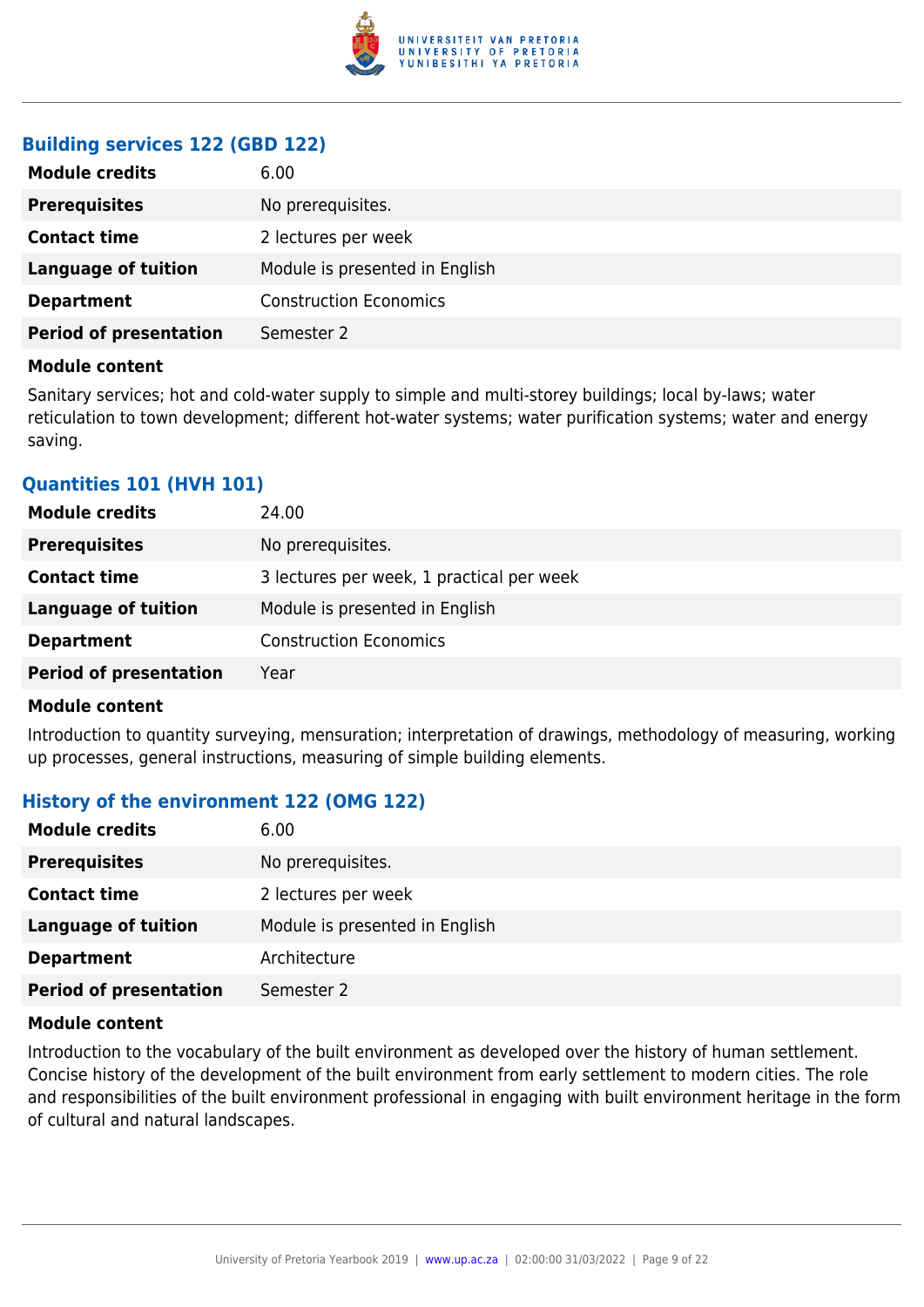

### **Introduction to structures 110 (SKE 110)**

| <b>Module credits</b>         | 9.00                                             |
|-------------------------------|--------------------------------------------------|
| <b>Prerequisites</b>          | No prerequisites.                                |
| <b>Contact time</b>           | 1 discussion class per week, 2 lectures per week |
| Language of tuition           | Module is presented in English                   |
| <b>Department</b>             | Civil Engineering                                |
| <b>Period of presentation</b> | Semester 1                                       |

#### **Module content**

Design; basics (forces, moments, equilibrium, reactions, stress, strain); materials; loads; pin-jointed trusses; tension members.

#### **Structures 120 (SKE 120)**

| <b>Module credits</b>         | 9.00                                     |
|-------------------------------|------------------------------------------|
| <b>Prerequisites</b>          | <b>SKE 110 GS</b>                        |
| <b>Contact time</b>           | 1 tutorial per week, 2 lectures per week |
| Language of tuition           | Module is presented in English           |
| <b>Department</b>             | Civil Engineering                        |
| <b>Period of presentation</b> | Semester 2                               |

#### **Module content**

Beams (shear force and bending moment, bending and shear stresses, design of standard beams in steel, concrete and timber, section properties, lateral restraint); compression members; combined axial and bending; deflection.

#### **Mathematics 134 (WTW 134)**

| <b>Module credits</b>         | 16.00                                                                                                                                       |
|-------------------------------|---------------------------------------------------------------------------------------------------------------------------------------------|
| <b>Service modules</b>        | Faculty of Engineering, Built Environment and Information Technology<br><b>Faculty of Education</b><br><b>Faculty of Veterinary Science</b> |
| <b>Prerequisites</b>          | 50% for Mathematics in Grade 12                                                                                                             |
| <b>Contact time</b>           | 4 lectures per week, 1 tutorial per week                                                                                                    |
| <b>Language of tuition</b>    | Module is presented in English                                                                                                              |
| <b>Department</b>             | <b>Mathematics and Applied Mathematics</b>                                                                                                  |
| <b>Period of presentation</b> | Semester 1                                                                                                                                  |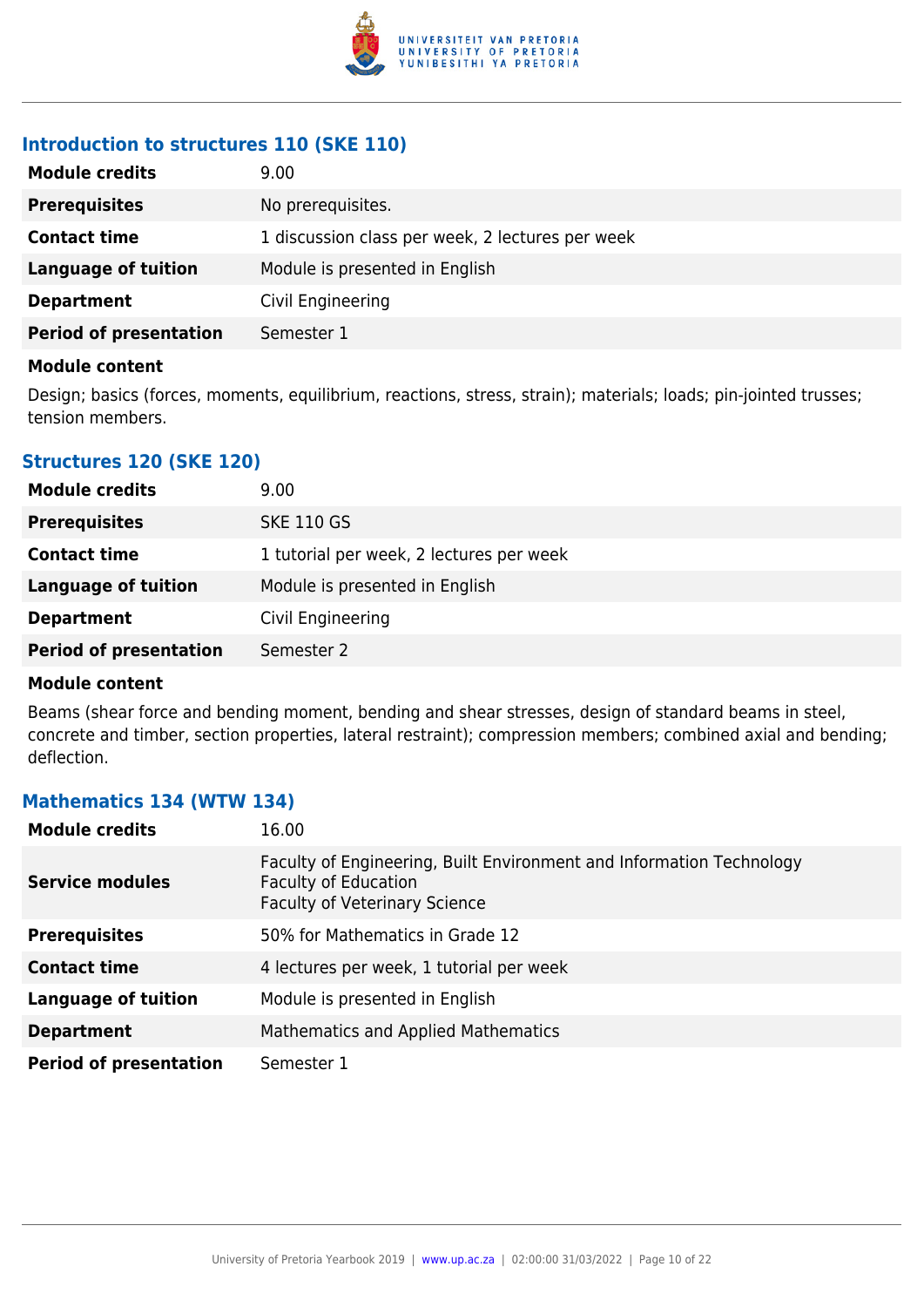

\*Students will not be credited for more than one of the following modules for their degree: WTW 134, WTW 165, WTW 114, WTW 158. WTW 134 does not lead to admission to Mathematics at 200 level and is intended for students who require Mathematics at 100 level only. WTW 134 is offered as WTW 165 in the second semester only to students who have applied in the first semester of the current year for the approximately 65 MBChB, or the 5-6 BChD places becoming available in the second semester and who were therefore enrolled for MGW 112 in the first semester of the current year.

Functions, derivatives, interpretation of the derivative, rules of differentiation, applications of differentiation, integration, interpretation of the definite integral, applications of integration. Matrices, solutions of systems of equations. All topics are studied in the context of applications.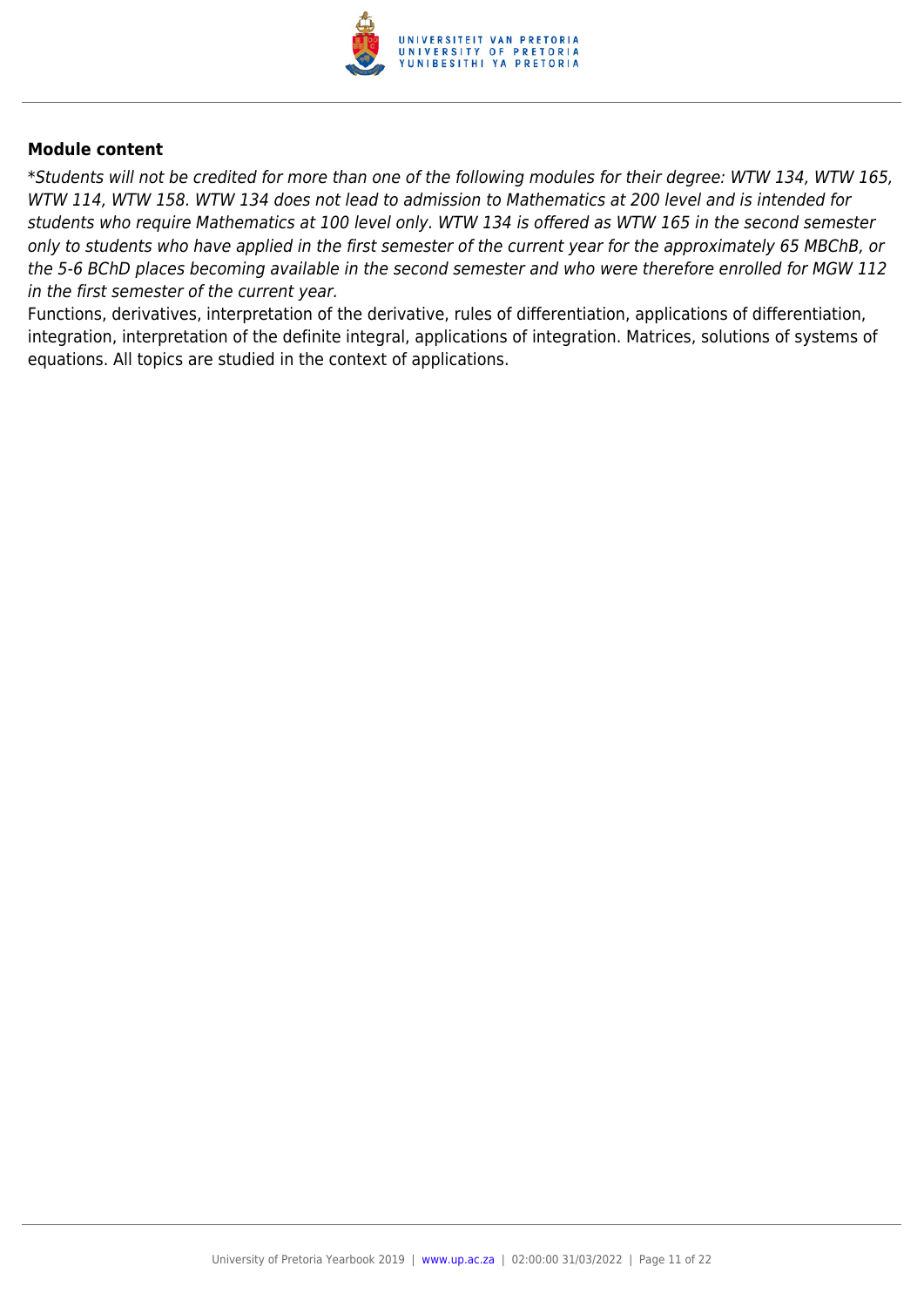

## Curriculum: Year 2

**Minimum credits: 133**

## **Core modules**

#### **Labour law 311 (ABR 311)**

| <b>Module credits</b>         | 20.00                                                                                                                                                      |
|-------------------------------|------------------------------------------------------------------------------------------------------------------------------------------------------------|
| <b>Service modules</b>        | Faculty of Engineering, Built Environment and Information Technology<br><b>Faculty of Economic and Management Sciences</b><br><b>Faculty of Humanities</b> |
| <b>Prerequisites</b>          | No prerequisites.                                                                                                                                          |
| <b>Contact time</b>           | 2 lectures per week, 1 tutorial every 2nd week                                                                                                             |
| Language of tuition           | Separate classes for Afrikaans and English                                                                                                                 |
| <b>Department</b>             | Mercantile Law                                                                                                                                             |
| <b>Period of presentation</b> | Semester 1                                                                                                                                                 |
|                               |                                                                                                                                                            |

#### **Module content**

Basic principles of the employment contract. Collective labour law. Statutory conditions of employment. Individual labour disputes. Collective labour disputes. Settlement procedures.

#### **Building science 210 (BWT 210)**

| <b>Module credits</b>         | 9.00                                        |
|-------------------------------|---------------------------------------------|
| <b>Prerequisites</b>          | BWT 110 GS and BWT 120 GS                   |
| <b>Contact time</b>           | 3 lectures per week                         |
| <b>Language of tuition</b>    | Afrikaans and English are used in one class |
| <b>Department</b>             | <b>Construction Economics</b>               |
| <b>Period of presentation</b> | Semester 1                                  |

#### **Module content**

Erection and construction of multi-storey buildings, including site management and temporary site work, building equipment and earthwork machinery, specialised foundations, bulk excavations and advanced concrete construction, including retaining walls. Timber and steel structures as construction methods.

#### **Building science 220 (BWT 220)**

| <b>Module credits</b> | 9.00                                        |
|-----------------------|---------------------------------------------|
| <b>Prerequisites</b>  | No prerequisites.                           |
| <b>Contact time</b>   | 3 lectures per week                         |
| Language of tuition   | Afrikaans and English are used in one class |
| <b>Department</b>     | <b>Construction Economics</b>               |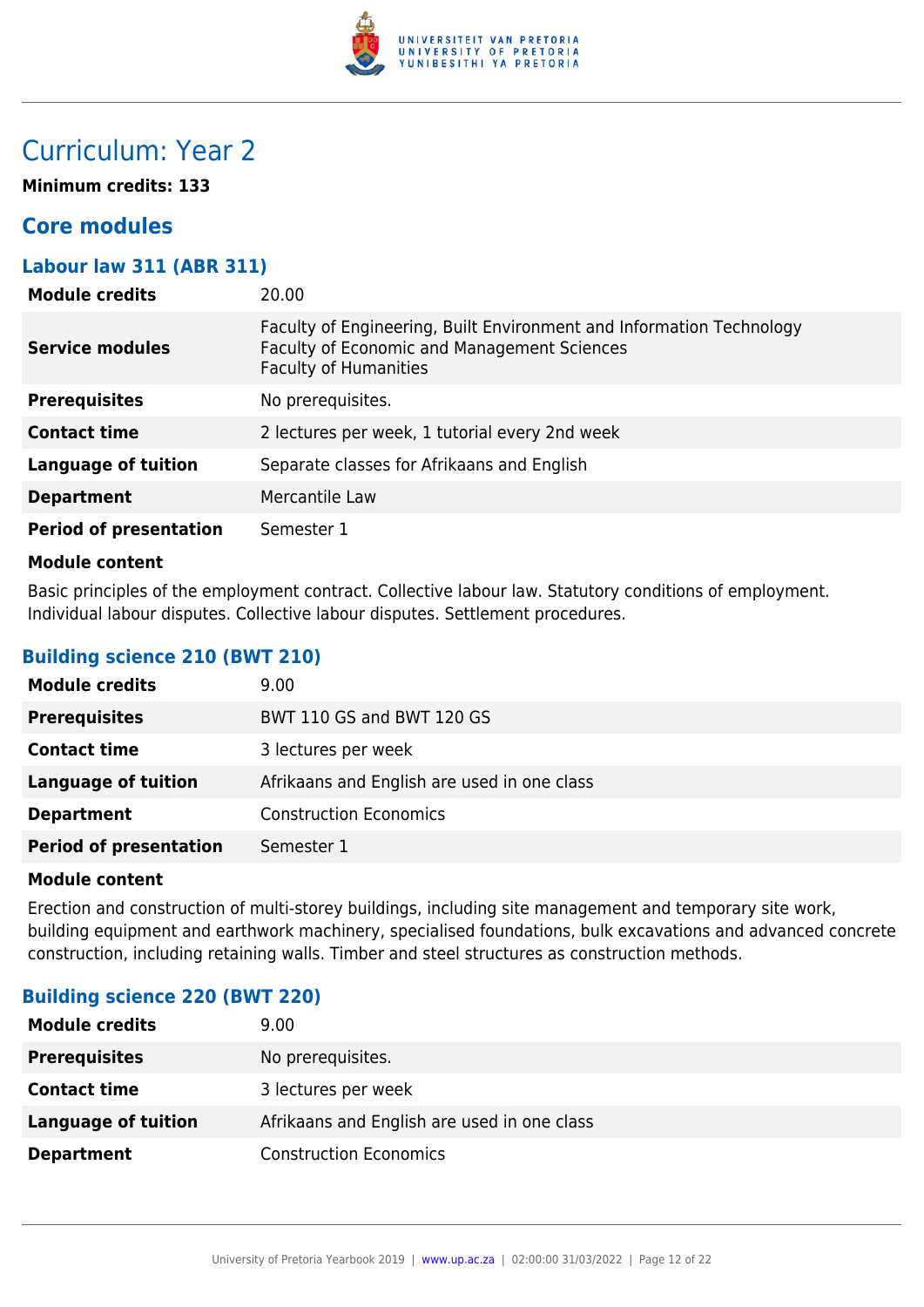

#### **Module content**

Material study of metals and advanced materials. Study and development of sensitivity for and the philosophy of industrial safety, accident prevention and total loss control safety risk management in the construction industry.

#### **Financial management 110 (FBS 110)**

| <b>Module credits</b>         | 10.00                                                                                                                |
|-------------------------------|----------------------------------------------------------------------------------------------------------------------|
| <b>Service modules</b>        | Faculty of Engineering, Built Environment and Information Technology<br>Faculty of Natural and Agricultural Sciences |
| <b>Prerequisites</b>          | No prerequisites.                                                                                                    |
| <b>Contact time</b>           | 3 lectures per week                                                                                                  |
| <b>Language of tuition</b>    | Module is presented in English                                                                                       |
| <b>Department</b>             | <b>Financial Management</b>                                                                                          |
| <b>Period of presentation</b> | Semester 1                                                                                                           |

#### **Module content**

\*Only for BSc (Mathematical Statistics. Construction Management, Real Estate and Quantity Surveying) and BEng (Industrial Engineering) students.

Purpose and functioning of financial management. Basic financial management concepts. Accounting concepts and the use of the basic accounting equation to describe the financial position of a business. Recording of financial transactions. Relationship between cash and accounting profit. Internal control and the management of cash. Debtors and short-term investments. Stock valuation models. Depreciation. Financial statements of a business. Distinguishing characteristics of the different forms of businesses. Overview of financial markets and the role of financial institutions. Risk and return characteristics of various financial instruments. Issuing ordinary shares and debt instruments.

#### **Building services 211 (GBD 211)**

| <b>Module credits</b>         | 6.00                                        |
|-------------------------------|---------------------------------------------|
| <b>Prerequisites</b>          | No prerequisites.                           |
| <b>Contact time</b>           | 2 lectures per week                         |
| <b>Language of tuition</b>    | Afrikaans and English are used in one class |
| <b>Department</b>             | <b>Construction Economics</b>               |
| <b>Period of presentation</b> | Semester 1                                  |

#### **Module content**

Introduction to the principles of indoor comfort. Heating, ventilation and air-conditioning systems. Installation and operation of lifts and other mechanical services. Fire detection and protection.

#### **Building services 221 (GBD 221)**

**Module credits** 6.00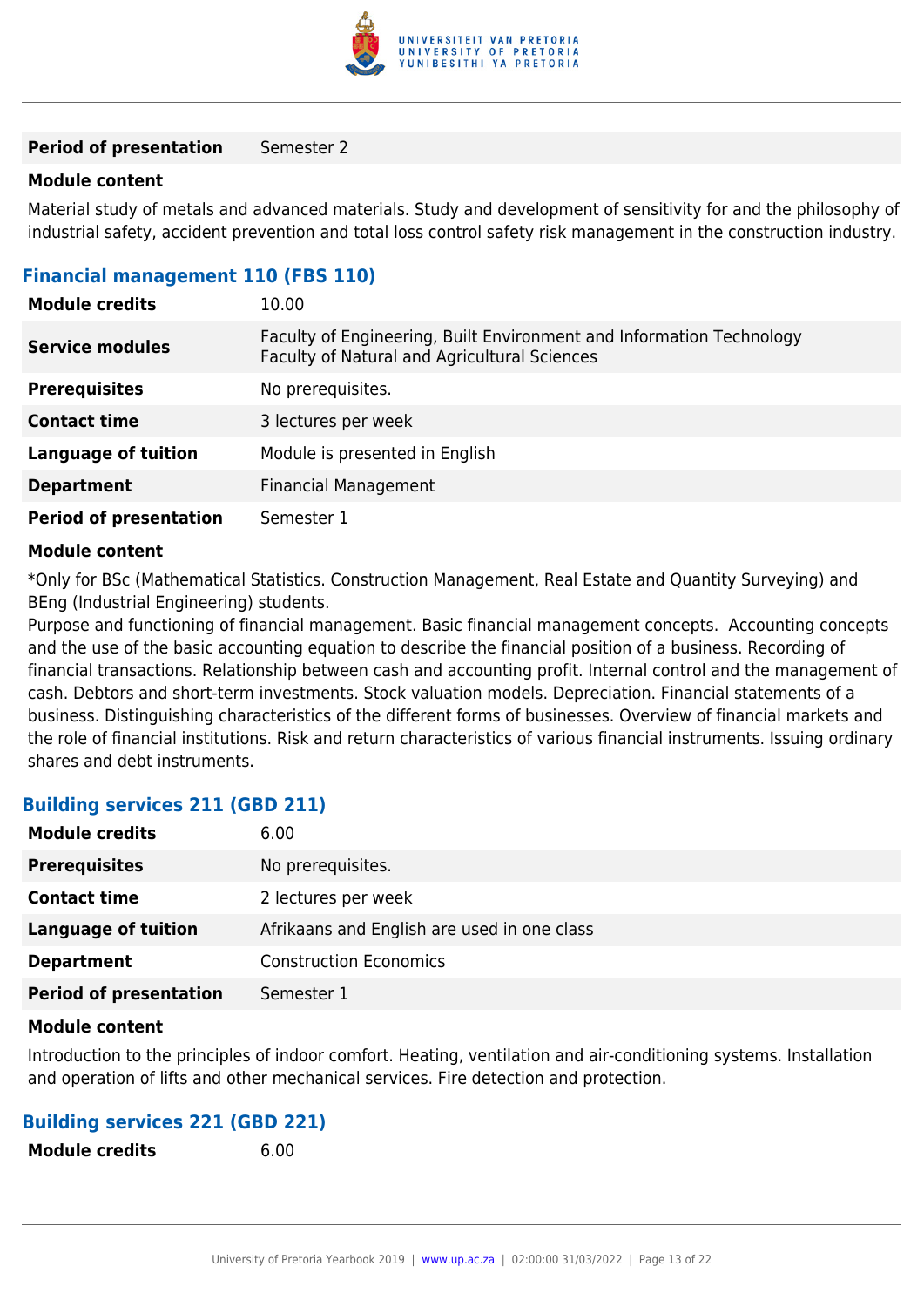

| <b>Prerequisites</b>          | No prerequisites.                           |
|-------------------------------|---------------------------------------------|
| <b>Contact time</b>           | 2 lectures per week                         |
| <b>Language of tuition</b>    | Afrikaans and English are used in one class |
| <b>Department</b>             | <b>Construction Economics</b>               |
| <b>Period of presentation</b> | Semester 2                                  |

Theory of electricity; regulations of electricity-supply authorities; electrical installations; distribution of electricity.

#### **Construction quantities 201 (KSH 201)**

| <b>Module credits</b>         | 24.00                                       |
|-------------------------------|---------------------------------------------|
| <b>Prerequisites</b>          | BWT 110 GS, BWT 120 GS and HVH 101          |
| <b>Contact time</b>           | 1 practical per week, 3 lectures per week   |
| <b>Language of tuition</b>    | Afrikaans and English are used in one class |
| <b>Department</b>             | <b>Construction Economics</b>               |
| <b>Period of presentation</b> | Year                                        |
|                               |                                             |

#### **Module content**

Measuring of simple buildings and simple building elements and external works. Abstracting and billing.

#### **Reinforced concrete structures 210 (SKE 210)**

| <b>Module credits</b>         | 9.00                                       |
|-------------------------------|--------------------------------------------|
| <b>Prerequisites</b>          | <b>SKE 120 GS</b>                          |
| <b>Contact time</b>           | 2 lectures per week                        |
| <b>Language of tuition</b>    | Separate classes for Afrikaans and English |
| <b>Department</b>             | Civil Engineering                          |
| <b>Period of presentation</b> | Semester 1                                 |

#### **Module content**

Properties of reinforced concrete; construction methods; slabs; beams; columns; foundations; retaining walls; placement of reinforcement in the various structural members; basic concepts of prestressed concrete.

#### **Civil engineering services 220 (SKE 220)**

| <b>Module credits</b> | 9.00                                       |
|-----------------------|--------------------------------------------|
| <b>Prerequisites</b>  | No prerequisites.                          |
| <b>Contact time</b>   | 3 lectures per week                        |
| Language of tuition   | Separate classes for Afrikaans and English |
| <b>Department</b>     | Civil Engineering                          |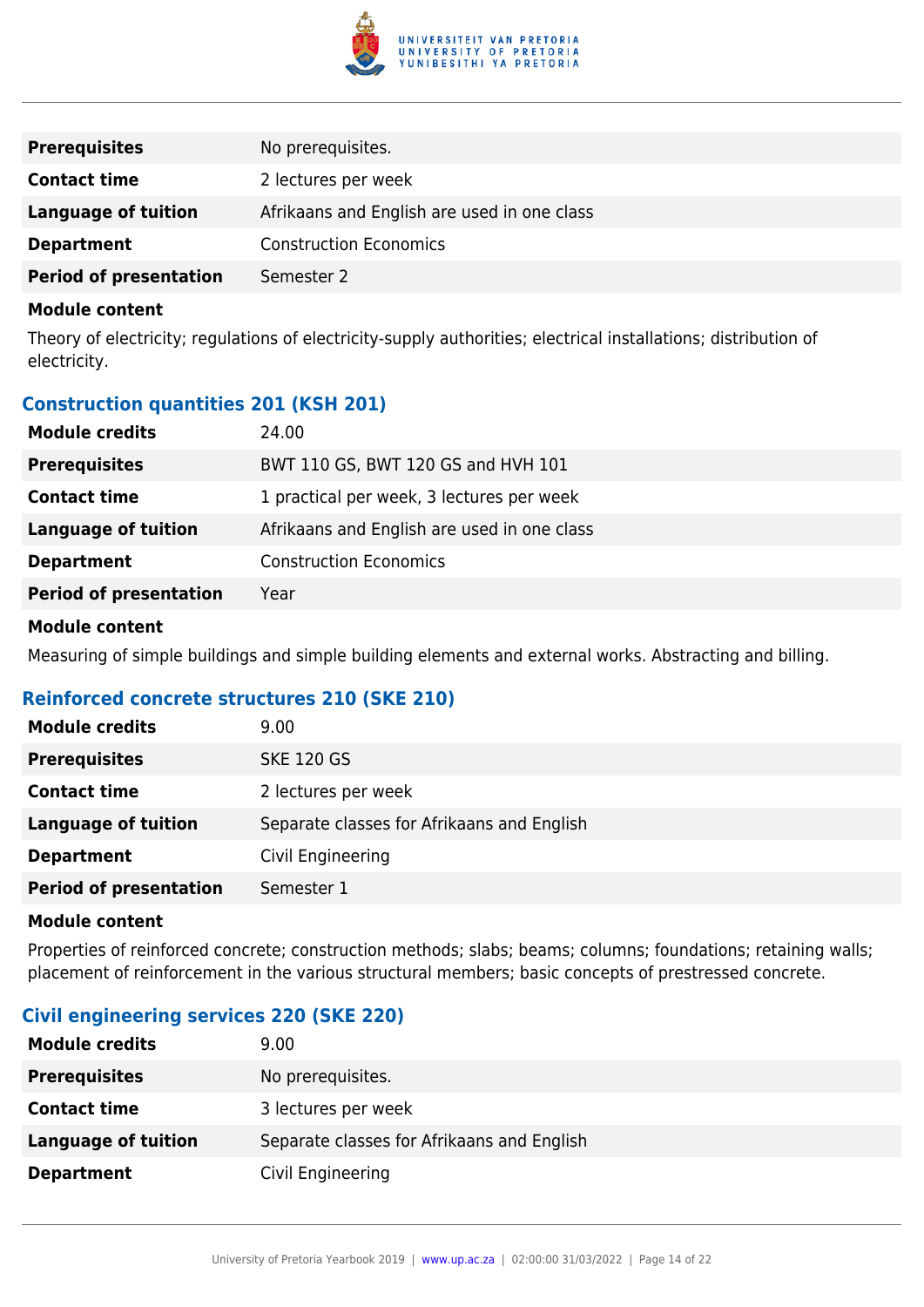

#### **Module content**

Water reticulation; sewerage reticulation; stormwater reticulation; roads.

#### **Statistics 110 (STK 110)**

| <b>Module credits</b>         | 13.00                                                                                                                                                                               |
|-------------------------------|-------------------------------------------------------------------------------------------------------------------------------------------------------------------------------------|
| <b>Service modules</b>        | Faculty of Engineering, Built Environment and Information Technology<br><b>Faculty of Education</b><br><b>Faculty of Humanities</b><br>Faculty of Natural and Agricultural Sciences |
| <b>Prerequisites</b>          | At least 5 (60-69%) in Mathematics in the Grade 12 examination. Candidates who<br>do not qualify for STK 110 must register for STK 113 and STK 123                                  |
| <b>Contact time</b>           | 1 practical per week, 1 tutorial per week, 3 lectures per week                                                                                                                      |
| <b>Language of tuition</b>    | Module is presented in English                                                                                                                                                      |
| <b>Department</b>             | <b>Statistics</b>                                                                                                                                                                   |
| <b>Period of presentation</b> | Semester 1                                                                                                                                                                          |

#### **Module content**

Descriptive statistics:

Sampling and the collection of data; frequency distributions and graphical representations. Descriptive measures of location and dispersion.

Probability and inference:

Introductory probability theory and theoretical distributions. Sampling distributions. Estimation theory and hypothesis testing of sampling averages and proportions (one and two-sample cases). Identification, use, evaluation and interpretation of statistical computer packages and statistical techniques.

#### **Statistics 161 (STK 161)**

| <b>Module credits</b>         | 6.00                                                                                                                 |
|-------------------------------|----------------------------------------------------------------------------------------------------------------------|
| <b>Service modules</b>        | Faculty of Engineering, Built Environment and Information Technology<br>Faculty of Natural and Agricultural Sciences |
| <b>Prerequisites</b>          | STK 110 GS or both STK 113 GS and STK 123 GS                                                                         |
| <b>Contact time</b>           | 1 practical per week, 3 lectures per week                                                                            |
| <b>Language of tuition</b>    | Module is presented in English                                                                                       |
| <b>Department</b>             | <b>Statistics</b>                                                                                                    |
| <b>Period of presentation</b> | Quarter 3                                                                                                            |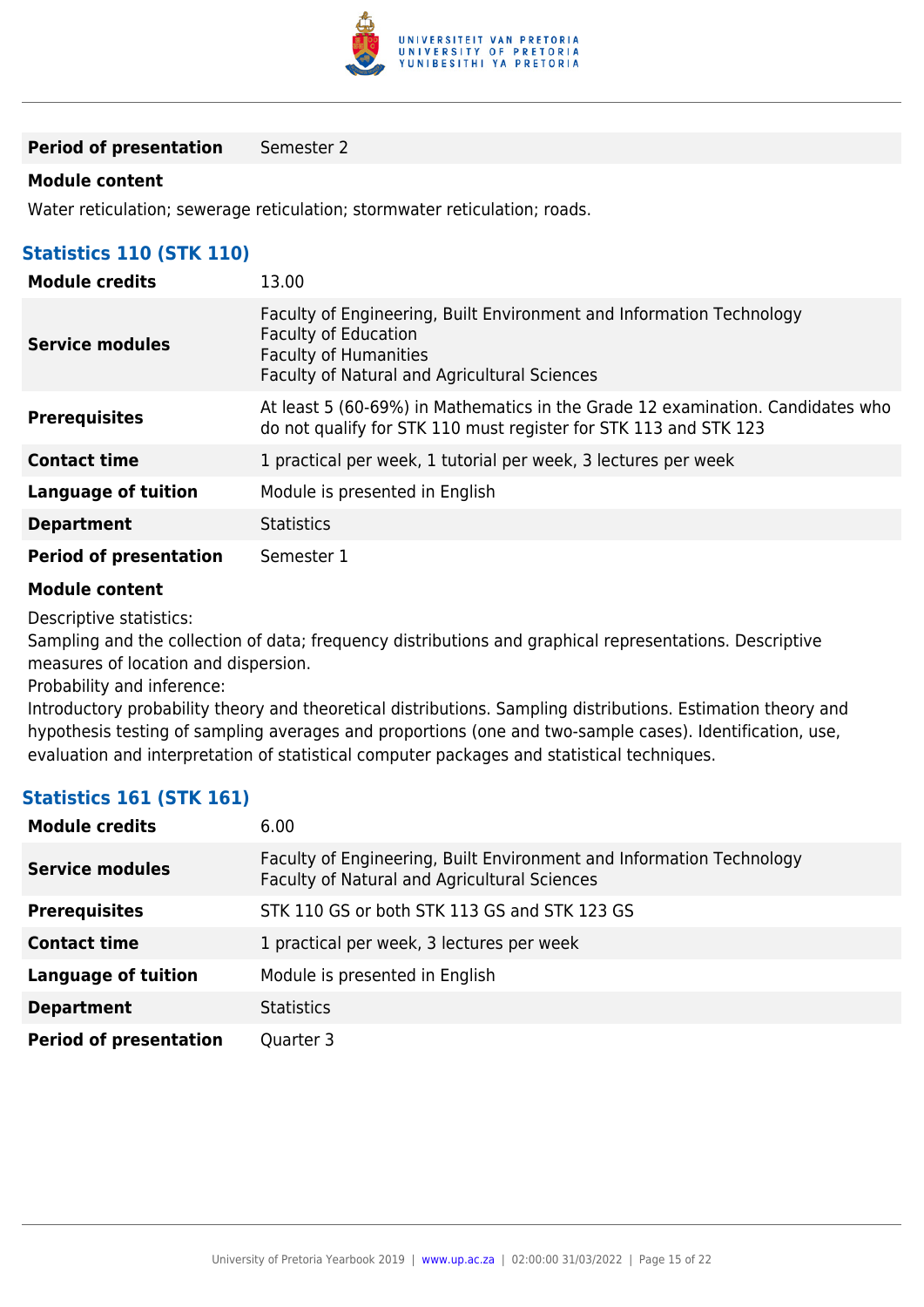

\*Offered by the Department of Statistics

Multivariate statistics analysis of variance; categorical data analysis; distribution-free methods; curve fitting, regression and correlation; the analysis of time series and indices. Identification, use, evaluation and interpretation of statistical computer packages and statistical techniques. This module is also presented as an anti-semester bilingual module.

#### **Site surveying 213 (TRN 213)**

| <b>Module credits</b>         | 12.00                                     |
|-------------------------------|-------------------------------------------|
| <b>Prerequisites</b>          | No prerequisites.                         |
| <b>Contact time</b>           | 2 lectures per week, 1 practical per week |
| <b>Language of tuition</b>    | Module is presented in English            |
| <b>Department</b>             | Geography Geoinformatics and Meteorology  |
| <b>Period of presentation</b> | Semester 1                                |

#### **Module content**

General surveying; instruments, their handling and adjusting; surveying systems and simple calculations; determining of levels; setting out of the works; tacheometry and plotting; scales, planimetry; areas and volumes; construction surveying; aerial photography.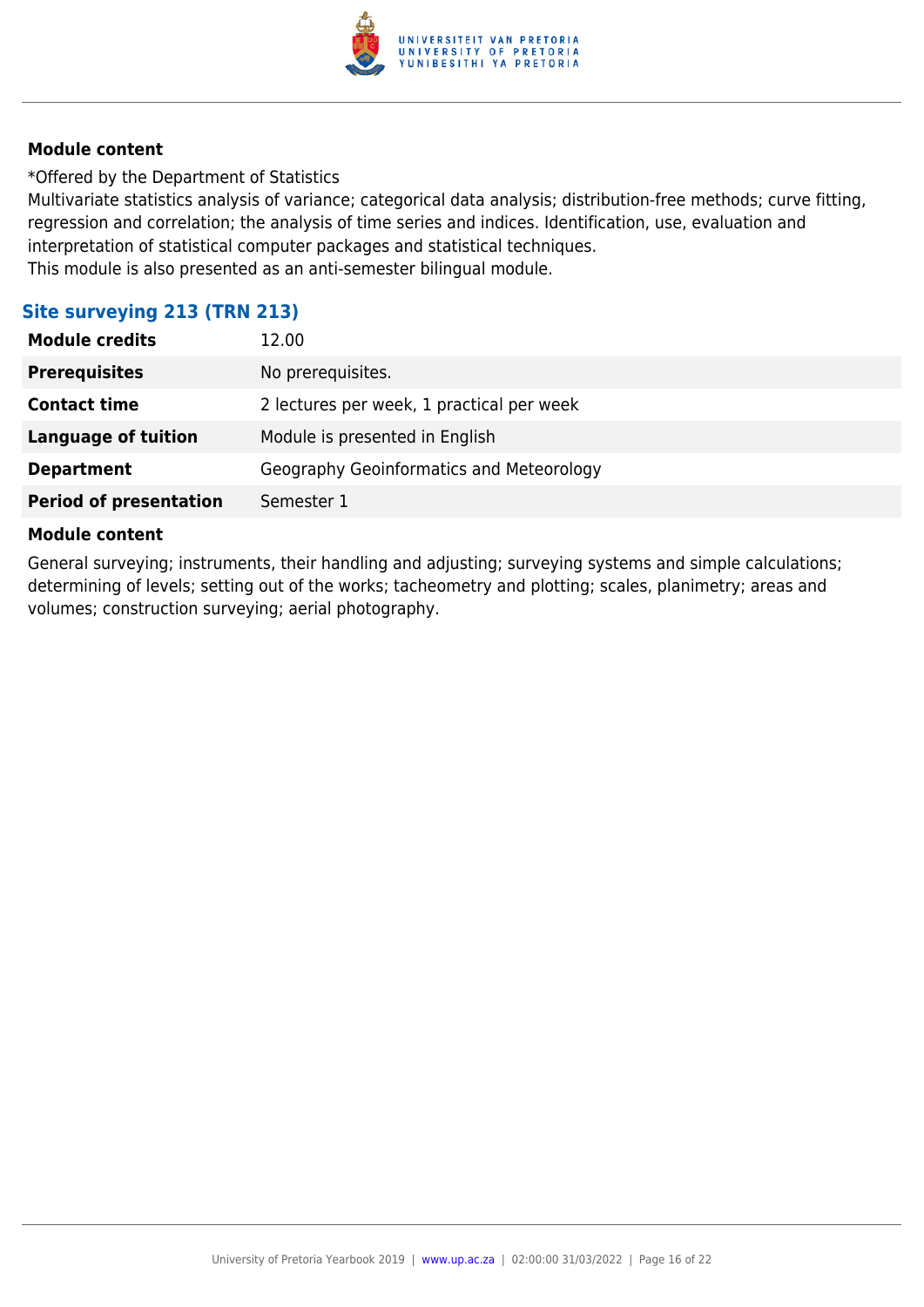

## Curriculum: Final year

**Minimum credits: 150**

## **Core modules**

#### **Business law 310 (BER 310)**

| <b>Module credits</b>         | 16.00                                                                |
|-------------------------------|----------------------------------------------------------------------|
| <b>Service modules</b>        | Faculty of Engineering, Built Environment and Information Technology |
| <b>Prerequisites</b>          | No prerequisites.                                                    |
| <b>Contact time</b>           | 4 lectures per week                                                  |
| <b>Language of tuition</b>    | Separate classes for Afrikaans and English                           |
| <b>Department</b>             | Mercantile Law                                                       |
| <b>Period of presentation</b> | Semester 1                                                           |

#### **Module content**

**Housing 320 (BHU 320)**

Introduction to law. General principles of the law of contract. Specific contracts: purchase contracts; letting and hiring of work; employment contracts. Agency. General aspects of entrepreneurial law. Dispute resolution mediation and arbitration.

| <b>Module credits</b>         | 6.00                                        |
|-------------------------------|---------------------------------------------|
| <b>Prerequisites</b>          | No prerequisites.                           |
| <b>Contact time</b>           | 2 lectures per week                         |
| <b>Language of tuition</b>    | Afrikaans and English are used in one class |
| <b>Department</b>             | <b>Construction Economics</b>               |
| <b>Period of presentation</b> | Semester 2                                  |

#### **Module content**

Concepts, principles, history, current trends in settlement, shelter and integrated living environments; role of housing in society; statutory policy and planning frameworks and paradigms; housing delivery options; housing development management; financing and property rights options; housing types and densities; housing product, norms and standards; management and maintenance of social housing stock; housing needs assessment and post-occupancy evaluation; consumer education and protection.

#### **Building science 310 (BWT 310)**

| <b>Module credits</b>      | 9.00                                        |
|----------------------------|---------------------------------------------|
| <b>Prerequisites</b>       | No prerequisites.                           |
| <b>Contact time</b>        | 3 lectures per week                         |
| <b>Language of tuition</b> | Afrikaans and English are used in one class |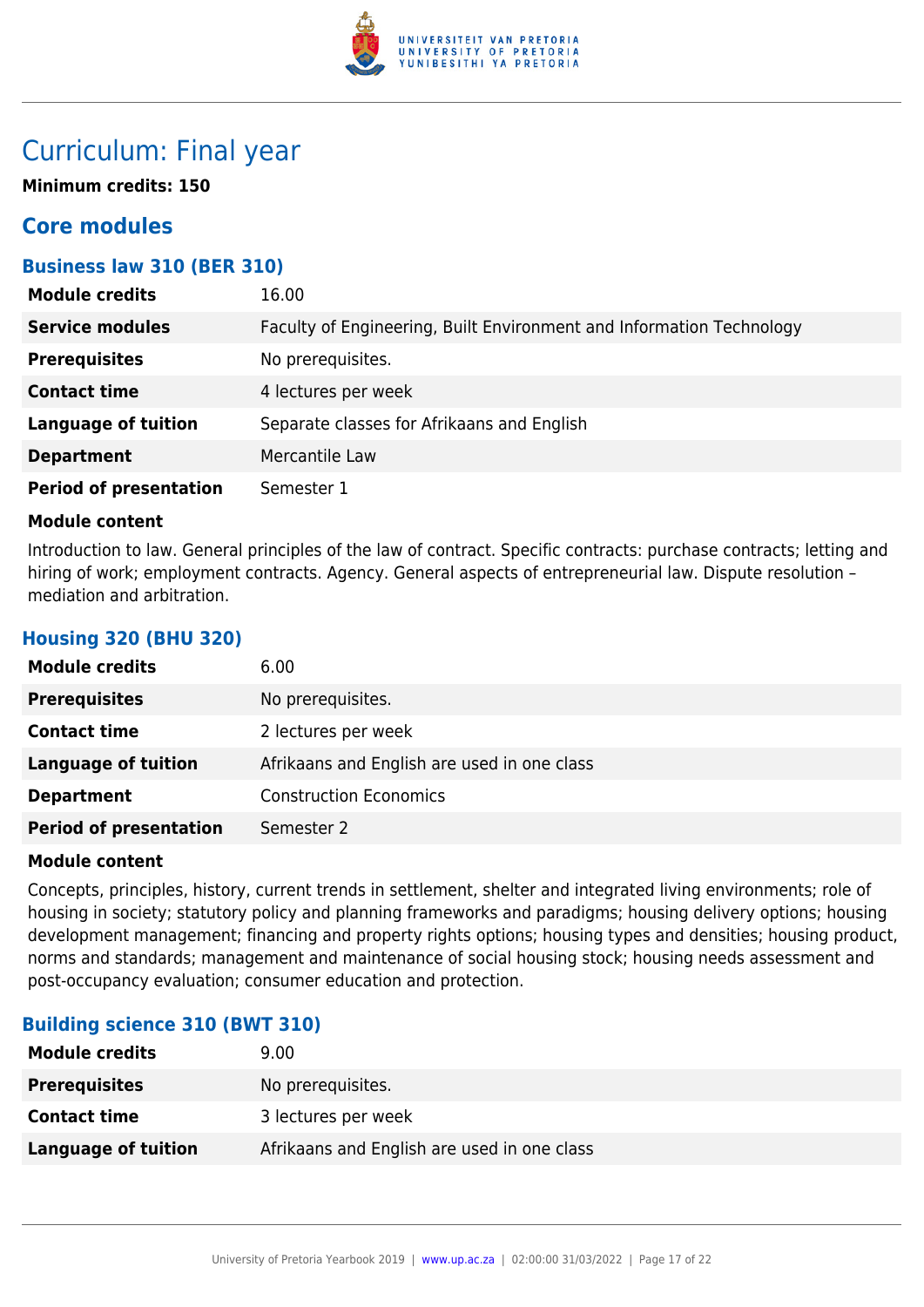

| <b>Construction Economics</b><br><b>Department</b> |
|----------------------------------------------------|
|----------------------------------------------------|

#### **Module content**

Erection and construction of specialised building components and finishes. Acoustics. Material study of plastics, glues, rubber, mastics, bonding agents, fibre cement, bituminous products, sealers, epoxies and waterproofing.

#### **Building science 320 (BWT 320)**

| <b>Module credits</b>         | 9.00                                        |
|-------------------------------|---------------------------------------------|
| <b>Prerequisites</b>          | No prerequisites.                           |
| <b>Contact time</b>           | 3 lectures per week                         |
| <b>Language of tuition</b>    | Afrikaans and English are used in one class |
| <b>Department</b>             | <b>Construction Economics</b>               |
| <b>Period of presentation</b> | Semester 2                                  |

#### **Module content**

Thermal properties of insulation systems and construction materials. Critical review of current development and construction practice; alternative construction technologies; innovation in construction; technical evaluation of innovative construction materials and methods; life cycle costing and life cycle analysis; the National Building Regulations.

#### **Introduction to property law 320 (EOW 320)**

| <b>Module credits</b>         | 6.00                                       |
|-------------------------------|--------------------------------------------|
| <b>Prerequisites</b>          | No prerequisites.                          |
| <b>Contact time</b>           | 2 lectures per week                        |
| <b>Language of tuition</b>    | Separate classes for Afrikaans and English |
| <b>Department</b>             | <b>Construction Economics</b>              |
| <b>Period of presentation</b> | Semester 2                                 |

#### **Module content**

Moveable and immovable property. Rights over immovable property; private legal circumscription of ownership; relevant legislation pertaining to property; real securities; the registration of rights; zoning regulations.

#### **Financial management 210 (FBS 210)**

| <b>Module credits</b>  | 16.00                                                                                                                                                                                                                                                                 |
|------------------------|-----------------------------------------------------------------------------------------------------------------------------------------------------------------------------------------------------------------------------------------------------------------------|
| <b>Service modules</b> | Faculty of Engineering, Built Environment and Information Technology                                                                                                                                                                                                  |
| <b>Prerequisites</b>   | BCom Financial Sciences, Investment Management and Law: FRK111 and FRK121<br>(or FRK100 or 101), STK110, 120 or FBS121, and simultaneously registered for<br>FRK211;BSc Construction Management, Quantity Surveying and Real Estate:<br>FBS110,120, STK110 and STK120 |
| <b>Contact time</b>    | 3 lectures per week                                                                                                                                                                                                                                                   |
|                        |                                                                                                                                                                                                                                                                       |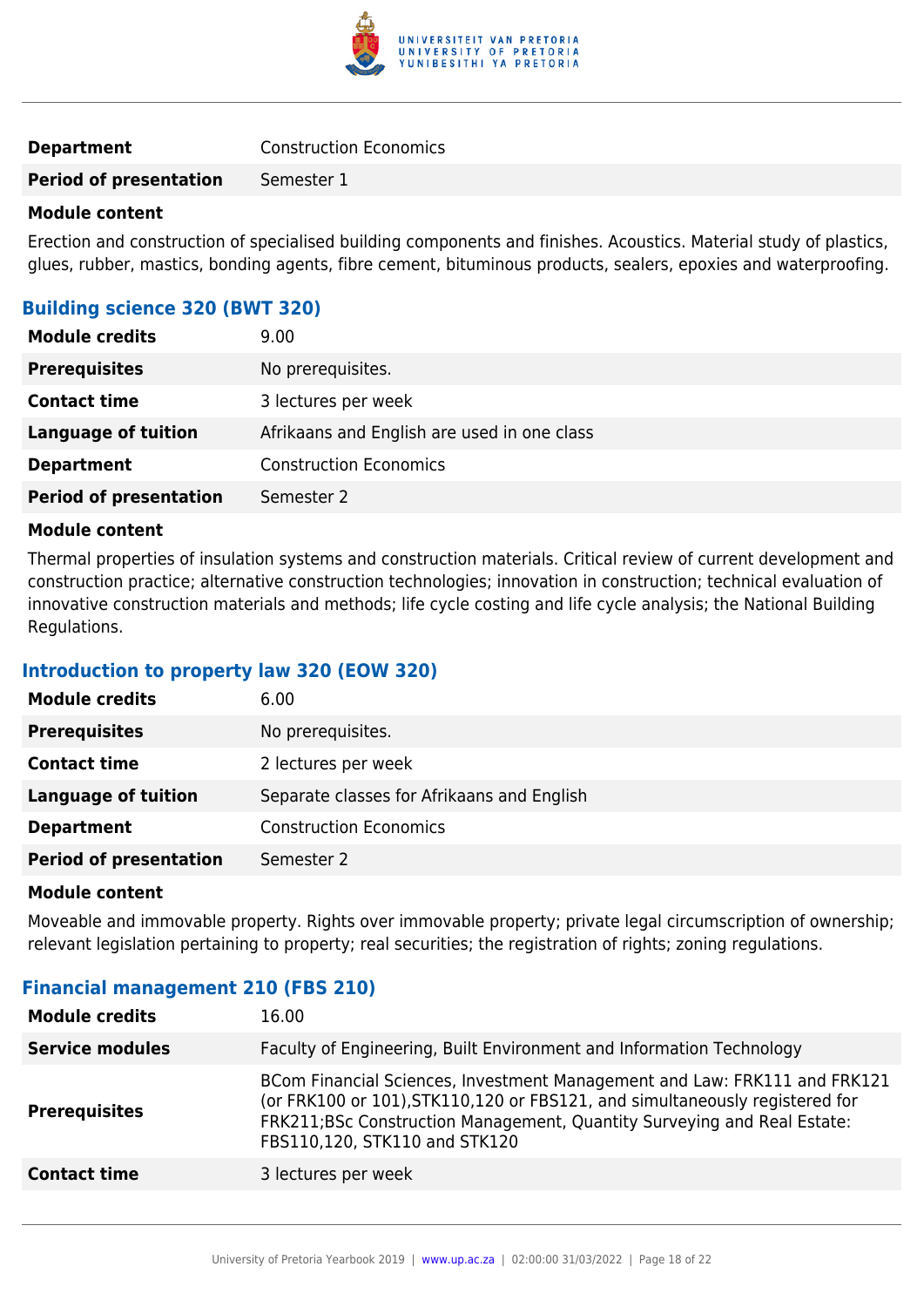

| Language of tuition           | Module is presented in English |
|-------------------------------|--------------------------------|
| <b>Department</b>             | <b>Financial Management</b>    |
| <b>Period of presentation</b> | Semester 1                     |

\*Only for BCom (Financial Sciences, Investment Management and Law) and BSc (Construction Management , Quantity Surveying and Real Estate) students.

Framework and purpose of financial management; understanding financial statements; analysis of financial statements for decision making; time value of money; risk and return relationships; business valuation; shortterm planning; current asset management.

#### **Financial management 320 (FBS 320)**

| <b>Module credits</b>         | 20.00                                                                             |
|-------------------------------|-----------------------------------------------------------------------------------|
| <b>Service modules</b>        | Faculty of Engineering, Built Environment and Information Technology              |
| <b>Prerequisites</b>          | FBS 210. Only available to 07130202, 07130203, 07130204, 07130071 and<br>07130151 |
| <b>Contact time</b>           | 3 lectures per week                                                               |
| <b>Language of tuition</b>    | Module is presented in English                                                    |
| <b>Department</b>             | <b>Financial Management</b>                                                       |
| <b>Period of presentation</b> | Semester 2                                                                        |

#### **Module content**

\*Only for BCom (Financial Sciences, Investment Management, and Law) and BSs (Construction Management, Quantity Surveying and Reak Estate) students.

Cost of capital; determination of capital requirements and the financing of a business to maintain the optimal capital structure; the investment decision and the study of financial selection criteria in the evaluation of capital investment projects; impact of inflation and risk on capital investment decisions; evaluation of leasing decisions; dividend decisions; international financial management. Valuation principles and practices: an introduction to security analysis; hybrids and derivative instruments, mergers and acquisitions.

#### **Building services 311 (GBD 311)**

| <b>Module credits</b>         | 6.00                                        |
|-------------------------------|---------------------------------------------|
| <b>Prerequisites</b>          | <b>GBD 221 GS</b>                           |
| <b>Contact time</b>           | 2 lectures per week                         |
| <b>Language of tuition</b>    | Afrikaans and English are used in one class |
| <b>Department</b>             | <b>Construction Economics</b>               |
| <b>Period of presentation</b> | Semester 1                                  |

#### **Module content**

Principles of illumination; illumination installations; lightning security; security systems; communication systems. Multimedia installations.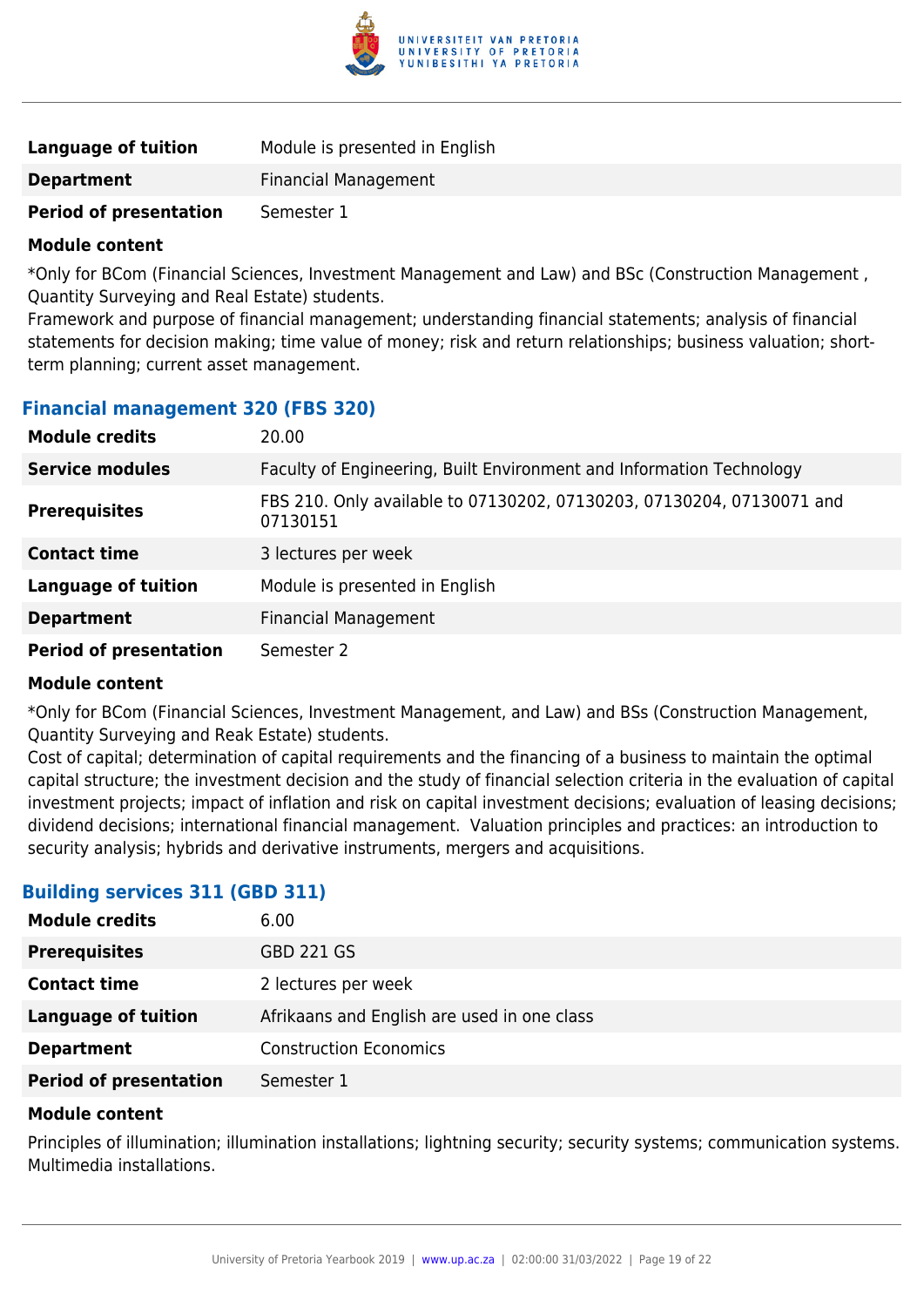

## **Community-based project 201 (JCP 201)**

| <b>Module credits</b>         | 8.00                                       |
|-------------------------------|--------------------------------------------|
| <b>Prerequisites</b>          | No prerequisites.                          |
| <b>Contact time</b>           | 1 other contact session per week           |
| <b>Language of tuition</b>    | Separate classes for Afrikaans and English |
| <b>Department</b>             | <b>Informatics</b>                         |
| <b>Period of presentation</b> | Year                                       |

#### **Module content**

This project-orientated module is a form of applied learning which is directed at specific community needs and is integrated into all undergraduate academic programmes offered by the Faculty of Engineering, Built Environment and Information Technology. The main objectives with the module are as follows:

(1) The execution of a community related project aimed at achieving a beneficial impact on a chosen section of society, preferably but not exclusively, by engagement with a section of society which is different from the student's own social background.

(2) The development of an awareness of personal, social and cultural values, an attitude to be of service, and an understanding of social issues, for the purpose of being a responsible professional.

(3) The development of important multidisciplinary and life skills, such as communication, interpersonal and leadership skills.

Assessment in the module will include all or most of the following components: evaluation and approval of project proposal, assessment of oral and/or written progress reports, peer assessment in the event of team projects, written reportback by those at which the project was aimed at, and final assessment on grounds of the submission of a portfolio and a written report.

#### **Construction management 310 (KBS 310)**

| <b>Module credits</b>         | 9.00                                        |
|-------------------------------|---------------------------------------------|
| <b>Prerequisites</b>          | No prerequisites.                           |
| <b>Contact time</b>           | 3 lectures per week                         |
| <b>Language of tuition</b>    | Afrikaans and English are used in one class |
| <b>Department</b>             | <b>Construction Economics</b>               |
| <b>Period of presentation</b> | Semester 1                                  |
|                               |                                             |

**Module content**

General functions and techniques of management.

#### **Construction management 320 (KBS 320)**

| <b>Module credits</b>      | 9.00                                        |
|----------------------------|---------------------------------------------|
| <b>Prerequisites</b>       | No prerequisites.                           |
| <b>Contact time</b>        | 3 lectures per week                         |
| <b>Language of tuition</b> | Afrikaans and English are used in one class |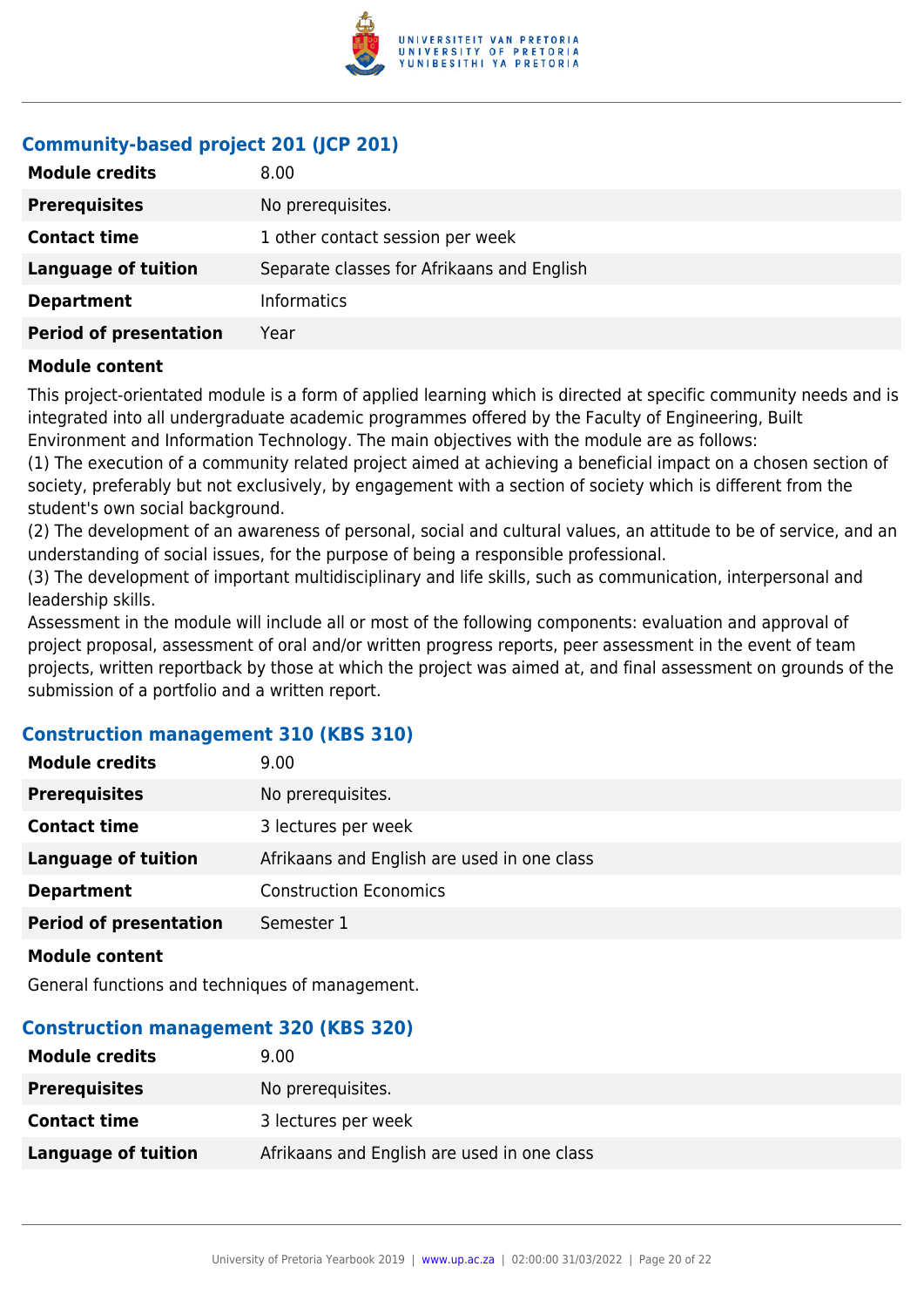

| <b>Construction Economics</b> |
|-------------------------------|
|                               |

### **Module content**

The fundamentals and basic applications of project management.

## **Construction quantities 300 (KSH 300)**

| <b>Module credits</b>         | 24.00                                                      |
|-------------------------------|------------------------------------------------------------|
| <b>Prerequisites</b>          | BWT 210 GS, BWT 220 GS, GBD 112 GS, GBD 122 GS and KSH 201 |
| <b>Contact time</b>           | 3 lectures per week, 1 practical per week                  |
| <b>Language of tuition</b>    | Afrikaans and English are used in one class                |
| <b>Department</b>             | <b>Construction Economics</b>                              |
| <b>Period of presentation</b> | Year                                                       |

#### **Module content**

Measuring of simple concrete structures, structural steelwork, plumbing and drainage, and alterations. Material lists, analysis of building costs, certificates, contract price adjustment provisions (CPAP) and final accounts.

### **Research methodology 320 (NNM 320)**

| <b>Module credits</b>         | 6.00                                       |
|-------------------------------|--------------------------------------------|
| <b>Prerequisites</b>          | No prerequisites.                          |
| <b>Contact time</b>           | 2 lectures per week                        |
| Language of tuition           | Separate classes for Afrikaans and English |
| <b>Department</b>             | <b>Construction Economics</b>              |
| <b>Period of presentation</b> | Semester 2                                 |
|                               |                                            |

#### **Module content**

Introduction to scientific research. Planning and preparation of a research project. Different research methods.

### **Sustainable construction 320 (VKN 320)**

| <b>Module credits</b>         | 6.00                                        |
|-------------------------------|---------------------------------------------|
| <b>Prerequisites</b>          | No prerequisites.                           |
| <b>Contact time</b>           | 2 lectures per week                         |
| Language of tuition           | Afrikaans and English are used in one class |
| <b>Department</b>             | <b>Construction Economics</b>               |
| <b>Period of presentation</b> | Semester 2                                  |